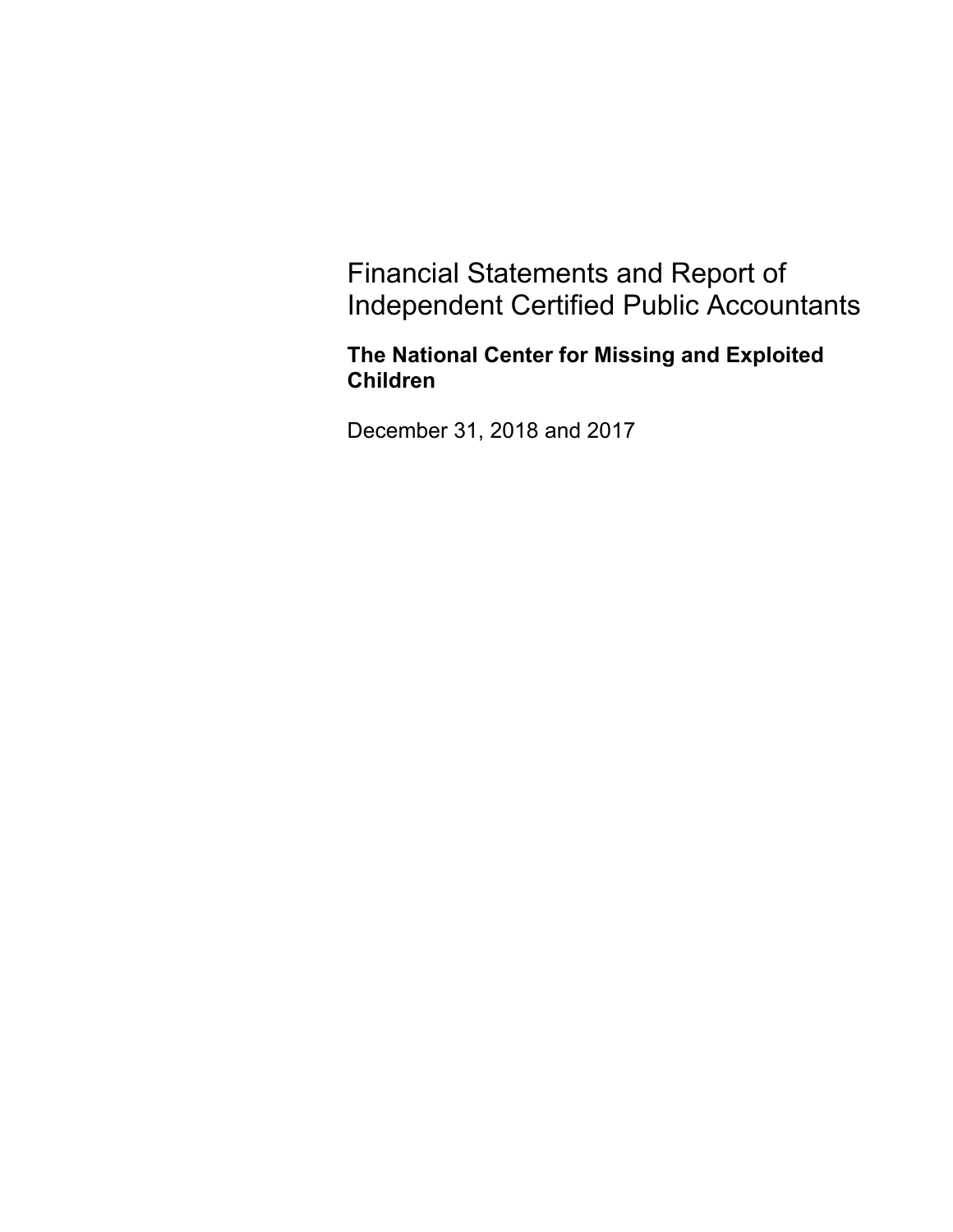| Report of Independent Certified Public Accountants | $3 - 4$ |
|----------------------------------------------------|---------|
| <b>Statements of Financial Position</b>            | 5       |
| <b>Statements of Activities</b>                    | $6 - 7$ |
| <b>Statements of Functional Expenses</b>           | $8-9$   |
| <b>Statements of Cash Flows</b>                    | 10      |
| Notes to Financial Statements                      | 11-27   |

**Contents** 

Page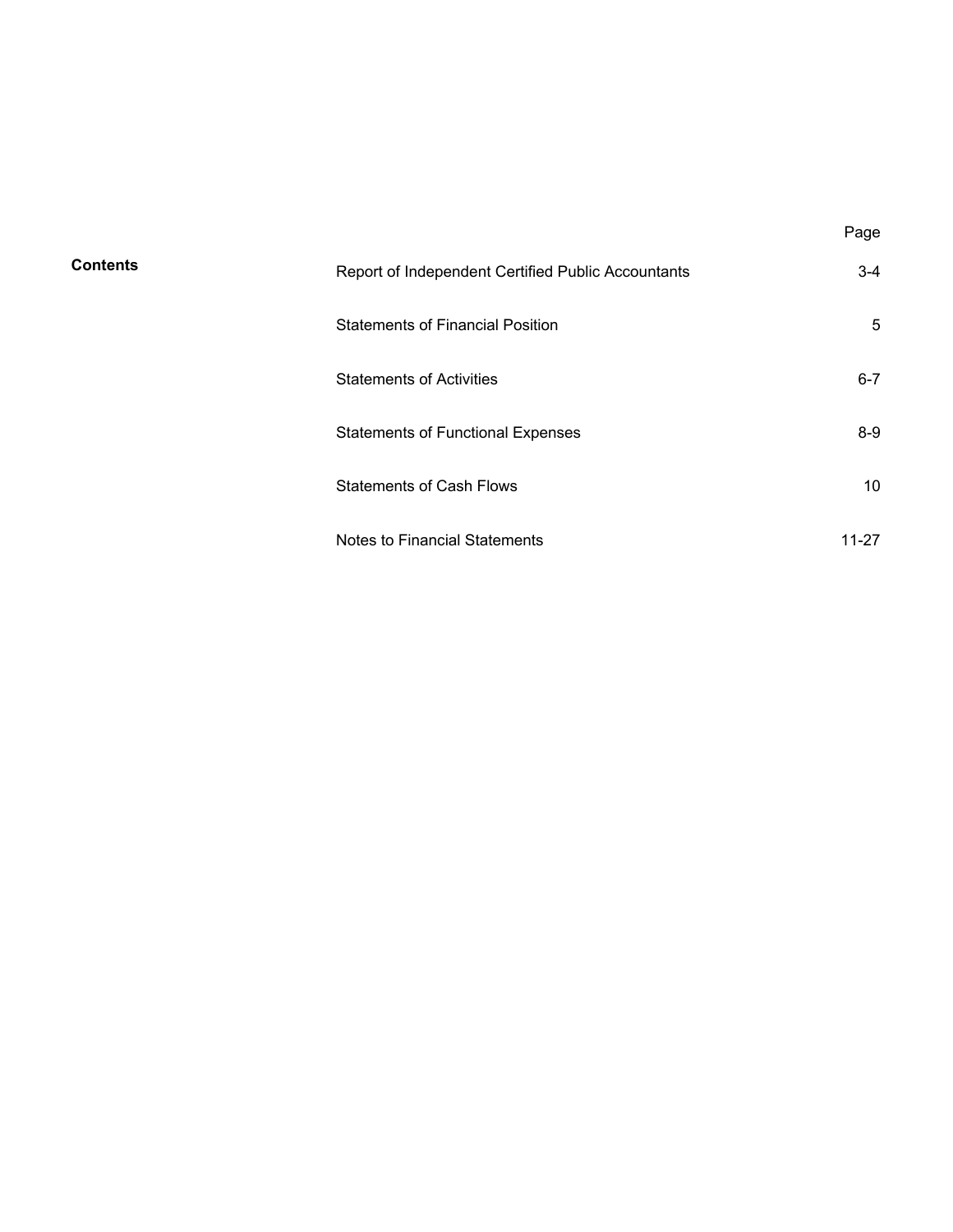

#### GRANT THORNTON LLP

1000 Wilson Boulevard Suite 1400 Arlington, VA 22209

D +1 703 847 7500

F +1 703 848 9580

S linkd.in/grantthorntonus twitter.com/grantthorntonus

#### **Report of Independent Certified Public Accountants**

To the Board of Directors The National Center for Missing and Exploited Children

#### **Report on the Financial Statements**

We have audited the accompanying financial statements of The National Center for Missing and Exploited Children (NCMEC), which comprise the statements of financial position as of December 31, 2018 and 2017, and the related statements of activities, functional expenses, and cash flows for the years then ended, and the related notes to the financial statements.

#### **Management's Responsibility for the Financial Statements**

Management is responsible for the preparation and fair presentation of these financial statements in accordance with accounting principles generally accepted in the United States of America; this includes the design, implementation, and maintenance of internal control relevant to the preparation and fair presentation of financial statements that are free from material misstatement, whether due to fraud or error.

#### **Auditor's Responsibility**

Our responsibility is to express an opinion on these financial statements based on our audits. We conducted our audits in accordance with auditing standards generally accepted in the United States of America. Those standards require that we plan and perform the audit to obtain reasonable assurance about whether the financial statements are free from material misstatement.

An audit involves performing procedures to obtain audit evidence about the amounts and disclosures in the financial statements. The procedures selected depend on the auditor's judgment, including the assessment of the risks of material misstatement of the financial statements, whether due to fraud or error. In making those risk assessments, the auditor considers internal control relevant to NCMEC's preparation and fair presentation of the financial statements in order to design audit procedures that are appropriate in the circumstances, but not for the purpose of expressing an opinion on the effectiveness of NCMEC's internal control. Accordingly, we express no such opinion. An audit also includes evaluating the appropriateness of accounting policies used and the reasonableness of significant accounting estimates made by management, as well as evaluating the overall presentation of the financial statements.

We believe that the audit evidence we have obtained is sufficient and appropriate to provide a basis for our audit opinion.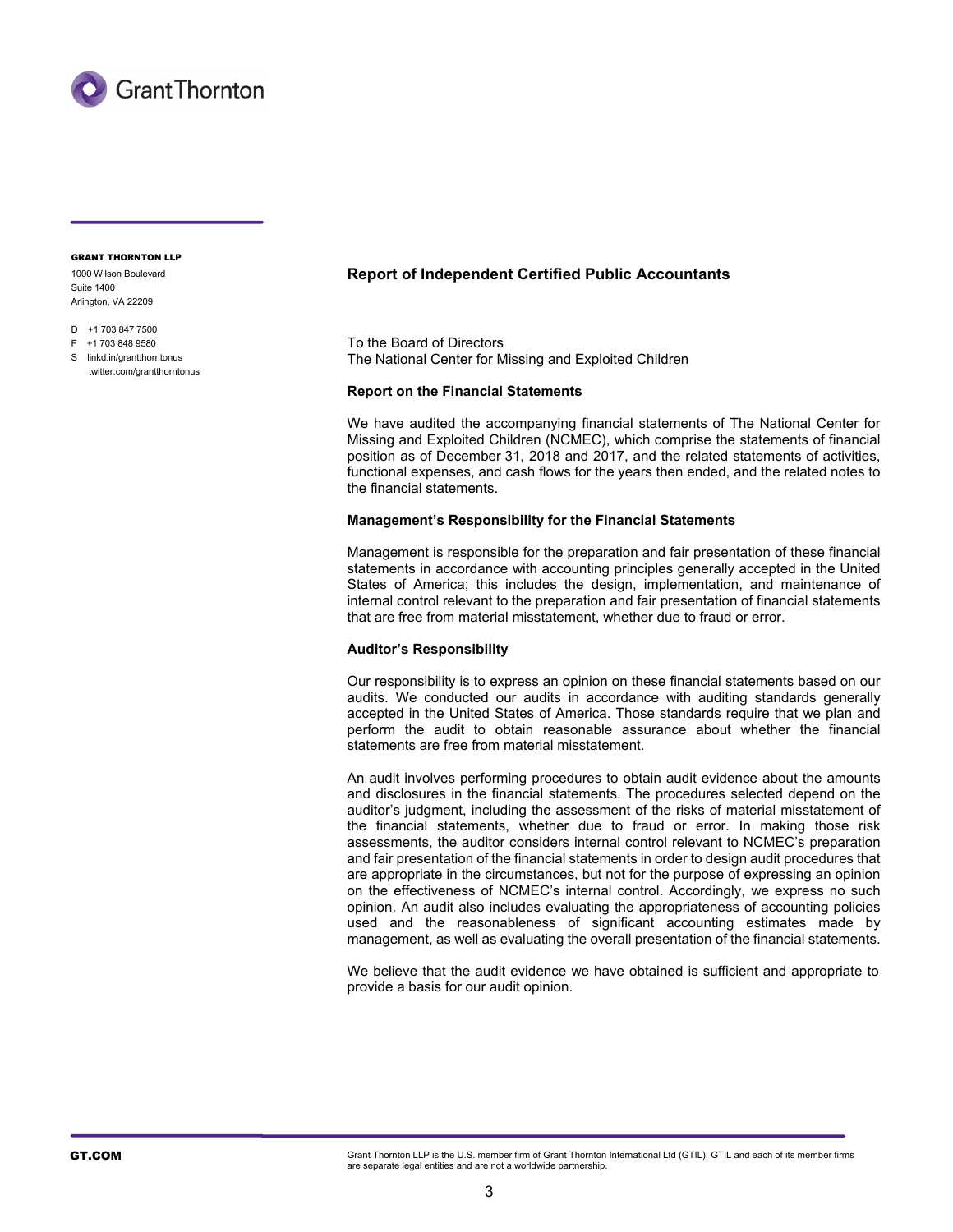

#### **Opinion**

In our opinion, the financial statements referred to above present fairly, in all material respects, the financial position of the National Center for Missing and Exploited Children as of December 31, 2018 and 2017, and the changes in its net assets and its cash flows for the years then ended in accordance with accounting principles generally accepted in the United States of America.

ant Thounton LLP

Arlington, Virginia July 3, 2019

GT.COM GRANT Thornton LLP is the U.S. member firm of Grant Thornton International Ltd (GTIL). GTIL and each of its member firms are separate legal entities and are not a worldwide partnership.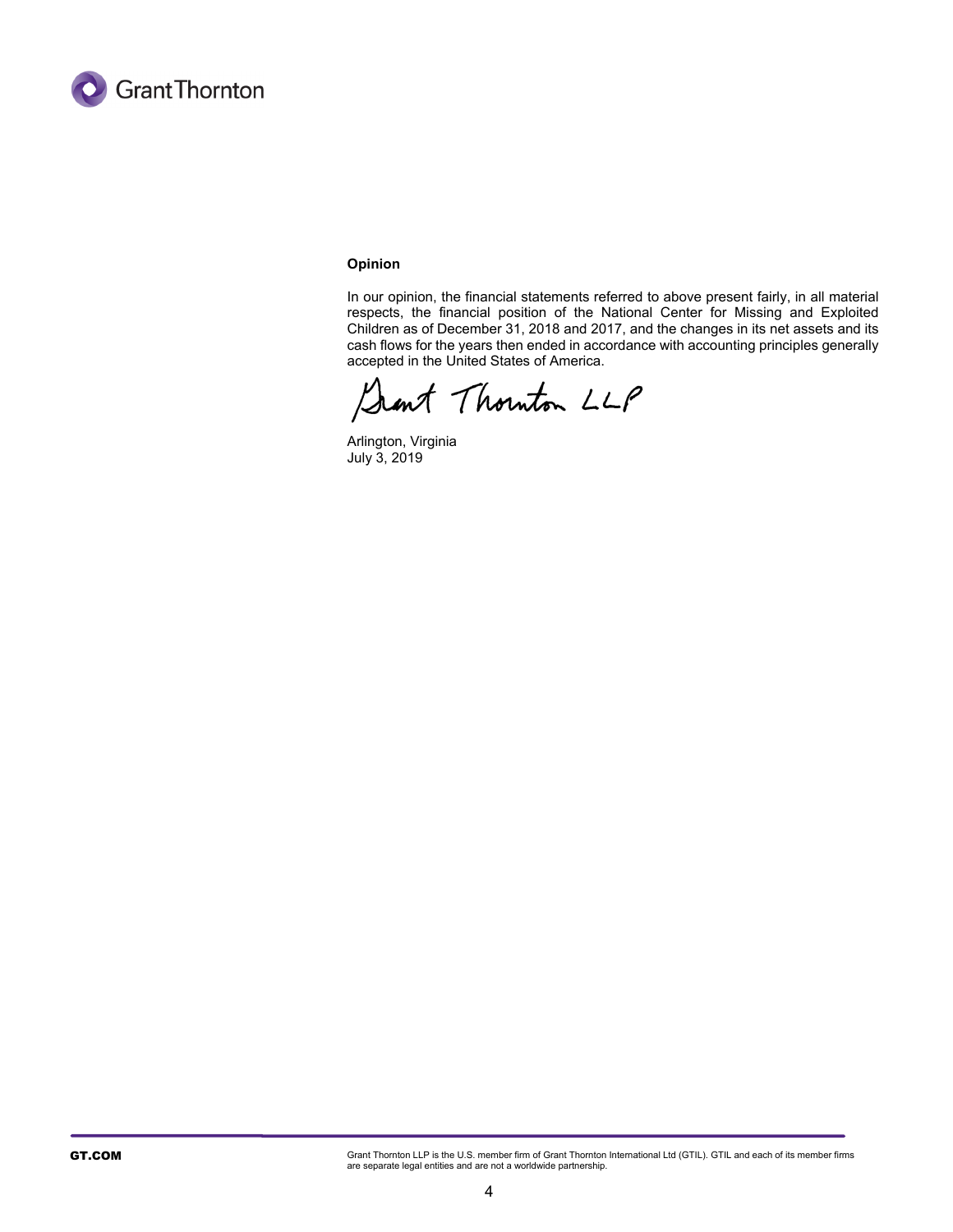#### **STATEMENTS OF FINANCIAL POSITION**

#### **December 31,**

#### **ASSETS**

|                                                  | 2018             | 2017                |
|--------------------------------------------------|------------------|---------------------|
|                                                  |                  |                     |
| <b>CURRENT ASSETS</b>                            |                  |                     |
| Cash and cash equivalents                        | \$<br>13,109,329 | \$<br>5,971,557     |
| Accounts receivable, net                         | 999,740          | 1,874,600           |
| Pledges receivable, net                          | 926,797          | 1,476,632           |
| Prepaid expenses and other assets                | 302,367          | 147,511             |
| Total current assets                             | 15,338,233       | 9,470,300           |
| <b>NONCURRENT ASSETS</b>                         |                  |                     |
| Investments                                      | 26,160,605       | 20,584,731          |
| Pledges receivable, long-term                    | 31,871           | 194,233             |
| Property and equipment, net                      | 10,331,356       | 3,311,087           |
| Building held for sale                           |                  | 5,744,211           |
| Right of use asset                               | 22,644,047       |                     |
| Cash surrender value of life insurance policies  | 559,350          | 556,989             |
| Artwork collections                              | 11,250           |                     |
| Deposits                                         | 147,714          | 147,713             |
| Assets under unitrust agreement                  | 29,602           | 35,514              |
| Total noncurrent assets                          | 59,915,795       | 30,574,478          |
| <b>Total assets</b>                              | 75,254,028       | \$<br>40,044,778    |
| <b>LIABILITIES AND NET ASSETS</b>                |                  |                     |
|                                                  |                  |                     |
| <b>CURRENT LIABILITIES</b>                       |                  |                     |
| Accounts payable and accrued expenses            | 3,737,510        | 2,051,915           |
| Accrued salaries and benefits                    | 750,161          | 616,534             |
| Notes payable, current portion<br>Line of credit | 43,801           | 41,835<br>2,820,000 |
|                                                  |                  |                     |
| Total current liabilities                        | 4,531,472        | 5,530,284           |
| <b>NONCURRENT LIABILITIES</b>                    |                  |                     |
| Deferred rent                                    | 32,275           | 221,666             |
| Lease liability                                  | 29,001,778       |                     |
| Notes payable, net of current portion            | 319,414          | 363,215             |
| Post employment benefit liability                | 1,032,474        | 1,774,888           |
| Deferred compensation                            |                  | 142,825             |
| Liability under unitrust agreement               | 12,330           | 16,327              |
| Total noncurrent liabilities                     | 30,398,271       | 2,518,921           |
| <b>Total liabilities</b>                         | 34,929,743       | 8,049,205           |
| <b>NET ASSETS</b>                                |                  |                     |
| Without donor restrictions:                      |                  |                     |
| Undesignated                                     | 10,076,315       | 7,947,929           |
| Board-designated                                 | 28,693,956       | 21,027,343          |
| Total net assets without donor restrictions      | 38,770,271       | 28,975,272          |
| With donor restrictions                          | 1,554,014        | 3,020,301           |
| Total net assets                                 | 40,324,285       | 31,995,573          |
| Total liabilities and net assets                 | \$<br>75,254,028 | 40,044,778<br>\$    |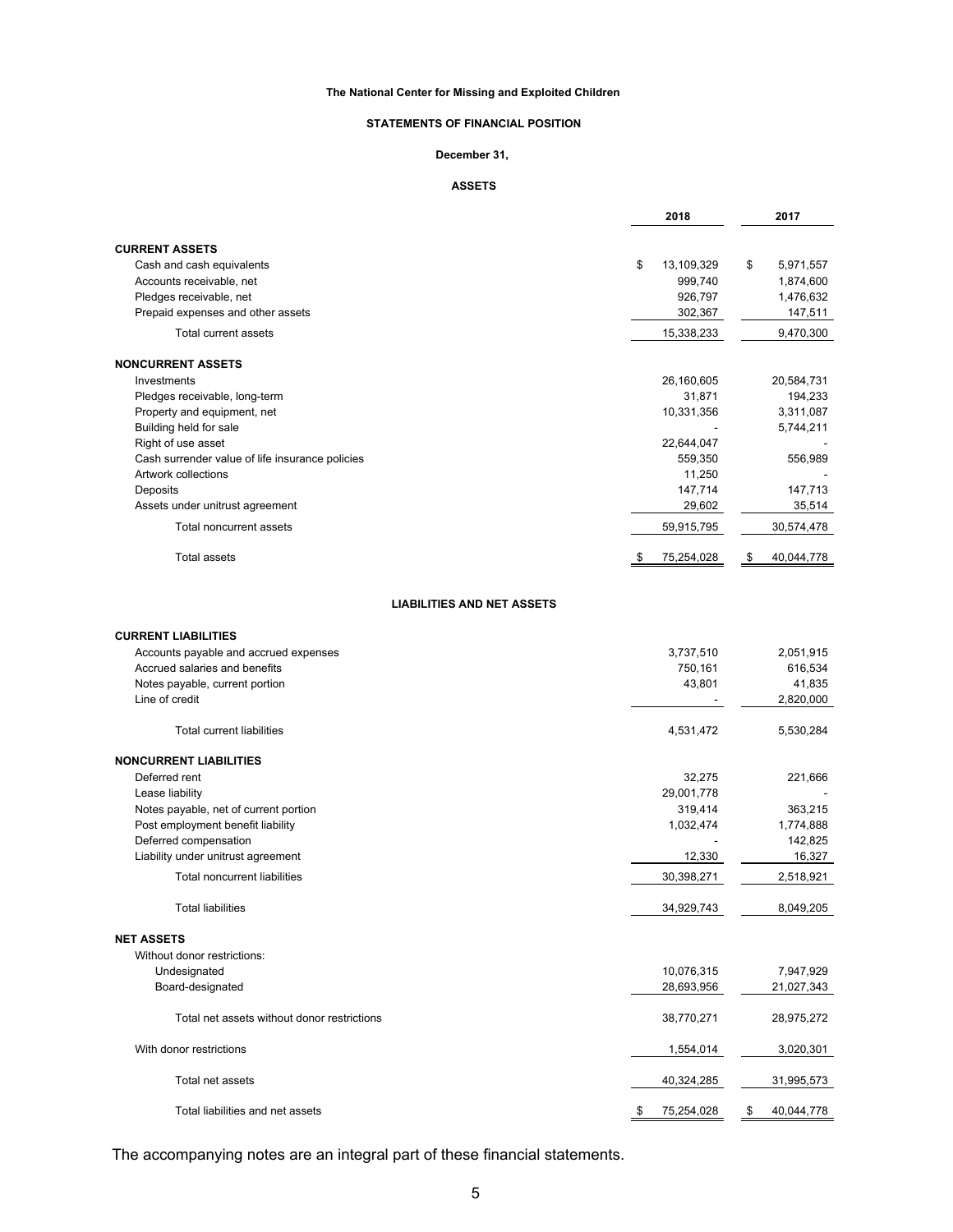#### **STATEMENT OF ACTIVITIES**

#### **Year ended December 31, 2018**

|                                                            | Without<br><b>Donor</b><br><b>Restrictions</b> | With<br>Donor<br><b>Restrictions</b> | Total            |
|------------------------------------------------------------|------------------------------------------------|--------------------------------------|------------------|
| Revenue and other support                                  |                                                |                                      |                  |
| Government contracts and grants                            | \$<br>33,821,792                               | \$                                   | \$<br>33,821,792 |
| Contributions                                              | 9,778,450                                      | 826,693                              | 10,605,143       |
| Special events, net of direct benefit costs of \$1,014,349 | 2,069,322                                      |                                      | 2,069,322        |
| Investment loss                                            | (1,228,454)                                    |                                      | (1,228,454)      |
| Other income                                               | 102,402                                        |                                      | 102,402          |
| Gain on sale - Building                                    | 7,664,201                                      |                                      | 7,664,201        |
| Change in value of unitrust agreement                      |                                                | (1, 915)                             | (1, 915)         |
| Net assets released from restrictions:                     |                                                |                                      |                  |
| Satisfaction of program restrictions                       | 1,836,065                                      | (1,836,065)                          |                  |
| Satisfaction of time restrictions                          | 455,000                                        | (455,000)                            |                  |
| Total revenue and support                                  | 54,498,778                                     | (1,466,287)                          | 53,032,491       |
| <b>Operating expenses</b>                                  |                                                |                                      |                  |
| Program services:                                          |                                                |                                      |                  |
| Community outreach                                         | 4,587,098                                      |                                      | 4,587,098        |
| Missing child case management                              | 14,622,036                                     |                                      | 14,622,036       |
| Information and case analysis                              | 13,307,269                                     |                                      | 13,307,269       |
| Training                                                   | 1,154,377                                      |                                      | 1,154,377        |
| Exploited child case management                            | 7,703,228                                      |                                      | 7,703,228        |
| Total program services                                     | 41,374,008                                     |                                      | 41,374,008       |
| <b>Supporting Services:</b>                                |                                                |                                      |                  |
| Management and general                                     | 681,311                                        |                                      | 681,311          |
| Fundraising                                                | 3,390,874                                      |                                      | 3,390,874        |
| Total supporting services                                  | 4,072,185                                      |                                      | 4,072,185        |
| Total operating expenses                                   | 45,446,193                                     |                                      | 45,446,193       |
| Change in net assets from operations                       | 9,052,585                                      | (1,466,287)                          | 7,586,298        |
| Non-operating expense                                      |                                                |                                      |                  |
| Change in post employment benefit liability                | 742,414                                        |                                      | 742,414          |
| TOTAL CHANGE IN NET ASSETS                                 | 9,794,999                                      | (1,466,287)                          | 8,328,712        |
| Net assets, beginning of year                              | 28,975,272                                     | 3,020,301                            | 31,995,573       |
| Net assets, end of year                                    | \$<br>38,770,271                               | \$<br>1,554,014                      | \$<br>40,324,285 |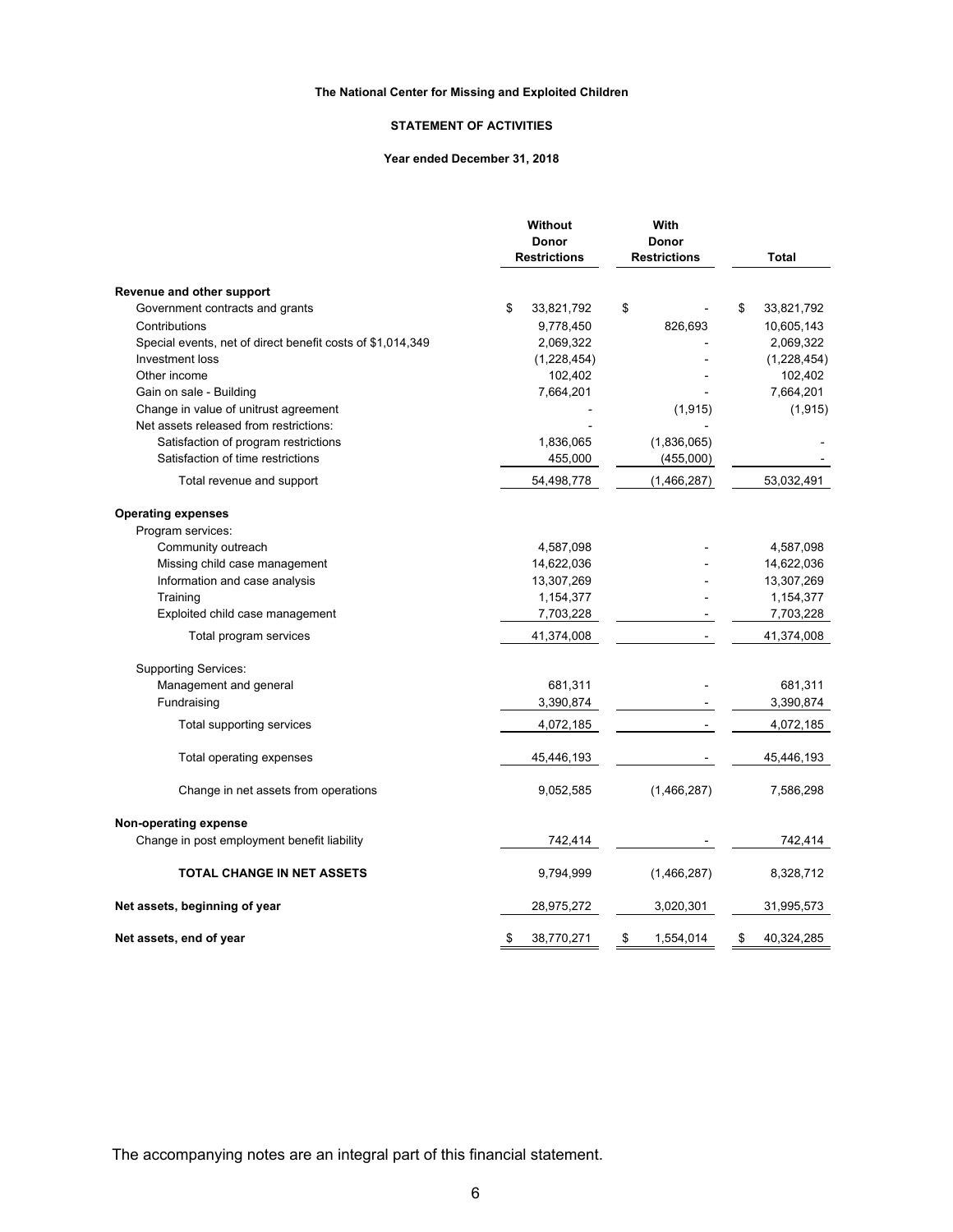#### **STATEMENT OF ACTIVITIES**

#### **Year ended December 31, 2017**

|                                                            | Without<br><b>Donor</b><br><b>Restrictions</b> | With<br><b>Donor</b><br><b>Restrictions</b> | <b>Total</b>     |
|------------------------------------------------------------|------------------------------------------------|---------------------------------------------|------------------|
| Revenue and other support                                  |                                                |                                             |                  |
| Government contracts and grants                            | \$<br>33,454,131                               | \$                                          | \$<br>33,454,131 |
| Contributions                                              | 9,534,884                                      | 802,745                                     | 10,337,629       |
| Special events, net of direct benefit costs of \$1,223,386 | 2,396,446                                      |                                             | 2,396,446        |
| Investment income                                          | 2,305,267                                      |                                             | 2,305,267        |
| Other income                                               | 109,579                                        |                                             | 109,579          |
| Change in value of unitrust agreement                      |                                                | 3,070                                       | 3,070            |
| Net assets released from restrictions:                     |                                                |                                             |                  |
| Satisfaction of program restrictions                       | 1,427,918                                      | (1,427,918)                                 |                  |
| Satisfaction of time restrictions                          | 900,000                                        | (900,000)                                   |                  |
| Total revenue and support                                  | 50,128,225                                     | (1,522,103)                                 | 48,606,122       |
| <b>Operating expenses</b>                                  |                                                |                                             |                  |
| Program services:                                          |                                                |                                             |                  |
| Community outreach                                         | 3,974,571                                      |                                             | 3,974,571        |
| Missing child case management                              | 13,835,547                                     |                                             | 13,835,547       |
| Information and case analysis                              | 12,827,419                                     |                                             | 12,827,419       |
| Training                                                   | 1,205,285                                      |                                             | 1,205,285        |
| Exploited child case management                            | 8,342,436                                      |                                             | 8,342,436        |
| Total program services                                     | 40,185,258                                     |                                             | 40,185,258       |
| Supporting services:                                       |                                                |                                             |                  |
| Management and general                                     | 804,033                                        |                                             | 804,033          |
| Fundraising                                                | 3,517,821                                      |                                             | 3,517,821        |
| Total supporting services                                  | 4,321,854                                      |                                             | 4,321,854        |
| Total operating expenses                                   | 44,507,112                                     |                                             | 44,507,112       |
| Change in net assets from operations                       | 5,621,113                                      | (1,522,103)                                 | 4,099,010        |
| Non-operating expense                                      |                                                |                                             |                  |
| Change in post employment benefit liability                | (38, 320)                                      |                                             | (38, 320)        |
| <b>TOTAL CHANGE IN NET ASSETS</b>                          | 5,582,793                                      | (1,522,103)                                 | 4,060,690        |
| Net assets, beginning of year                              | 23,392,479                                     | 4,542,404                                   | 27,934,883       |
| Net assets, end of year                                    | 28,975,272<br>\$                               | 3,020,301<br>\$                             | \$<br>31,995,573 |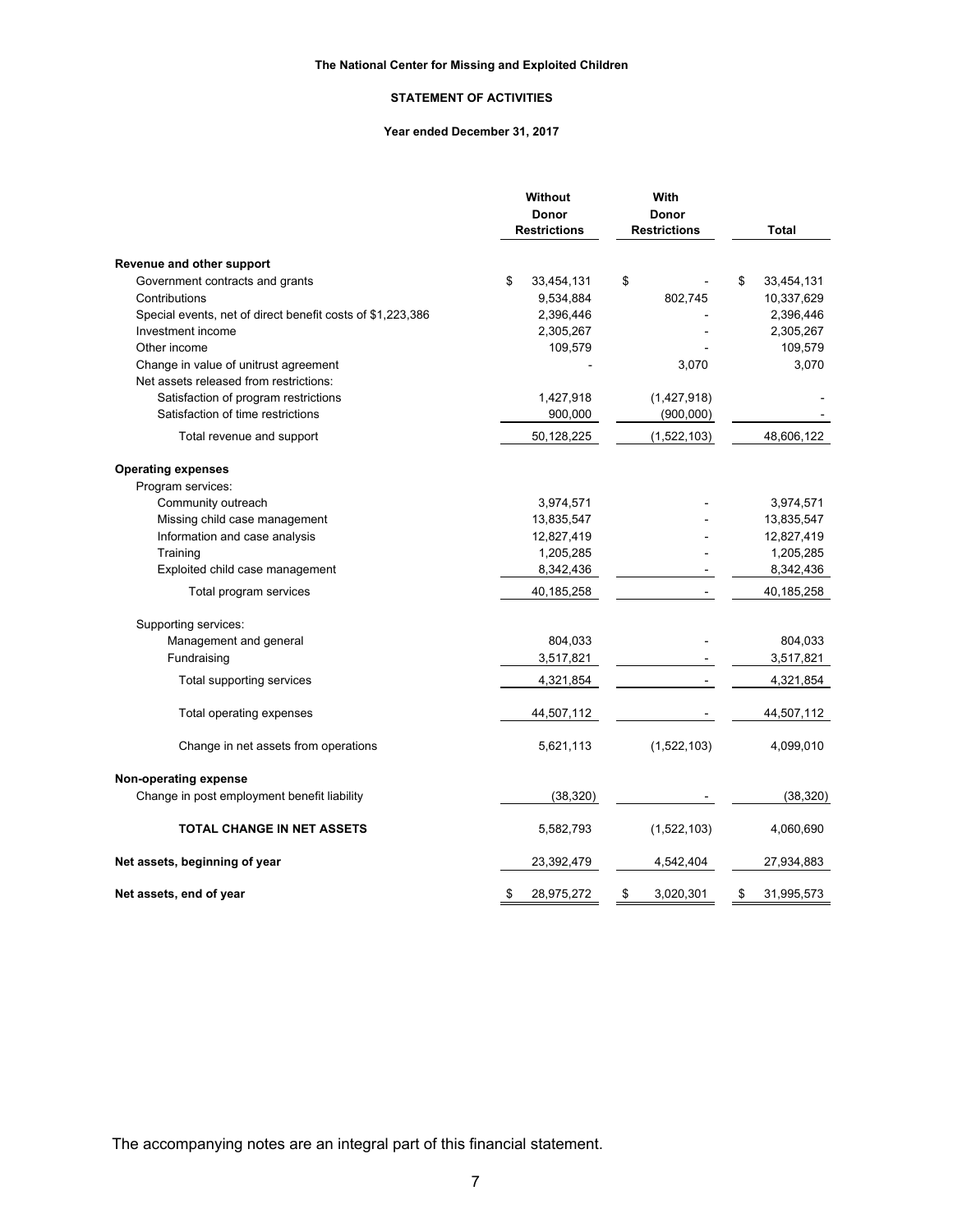#### **STATEMENT OF FUNCTIONAL EXPENSES**

**Year ended December 31, 2018**

|                                 |                              |                                                          | <b>Program Services</b>                           |                 |                                                            |                                     |
|---------------------------------|------------------------------|----------------------------------------------------------|---------------------------------------------------|-----------------|------------------------------------------------------------|-------------------------------------|
|                                 | Community<br><b>Outreach</b> | <b>Missing</b><br><b>Child Case</b><br><b>Management</b> | <b>Information</b><br>and Case<br><b>Analysis</b> | <b>Training</b> | <b>Exploited</b><br><b>Child Case</b><br><b>Management</b> | Total<br>Program<br><b>Services</b> |
| Personnel                       | 2.776.511<br>\$              | \$<br>9.040.408                                          | 6,674,144<br>\$                                   | 526,100<br>\$   | 5,110,677<br>\$                                            | \$24,127,840                        |
| Fringe benefits                 | 670,421                      | 2,182,909                                                | 1,611,543                                         | 127,034         | 1,234,031                                                  | 5,825,938                           |
| Staff travel                    | 115.093                      | 118,356                                                  | 81,033                                            | 74.086          | 123.487                                                    | 512,055                             |
| Supplies and equipment          | 253,658                      | 246,597                                                  | 638,709                                           | 13,655          | 75,867                                                     | 1,228,486                           |
| Occupancy                       | 233,136                      | 738,010                                                  | 585,785                                           | 51,469          | 399,537                                                    | 2,007,937                           |
| <b>Business services</b>        | 246,588                      | 570,681                                                  | 2,858,582                                         | 67,140          | 173.194                                                    | 3,916,185                           |
| Professional services           | 209.796                      | 1,202,318                                                | 673,089                                           | 47,409          | 560,166                                                    | 2,692,778                           |
| Participant & consultant travel | 182                          | 351,246                                                  | 12,699                                            | 152,131         | 14,806                                                     | 531,064                             |
| Office support                  | 81,713                       | 171,511                                                  | 171,685                                           | 95,353          | 11,463                                                     | 531,725                             |
| Total                           | 4,587,098<br>\$              | \$14,622,036                                             | \$13,307,269                                      | 1,154,377<br>\$ | 7,703,228<br>S.                                            | \$41,374,008                        |

|                                 | <b>Supporting Services</b> |                   |    |                    |    |                 |                 |
|---------------------------------|----------------------------|-------------------|----|--------------------|----|-----------------|-----------------|
|                                 |                            |                   |    |                    |    | Total           |                 |
|                                 |                            | <b>Management</b> |    |                    |    | Supporting      | Total           |
|                                 |                            | and General       |    | <b>Fundraising</b> |    | <b>Services</b> | <b>Expenses</b> |
| Personnel                       | \$                         | 433.816           | \$ | 1,390,177          | \$ | 1,823,993       | \$25,951,833    |
| Fringe benefits                 |                            | 104,749           |    | 335,675            |    | 440.424         | 6,266,362       |
| Staff travel                    |                            | 794               |    | 59.615             |    | 60.409          | 572,464         |
| Supplies and equipment          |                            | 5.090             |    | 165,098            |    | 170.188         | 1.398.674       |
| Occupancy                       |                            | 30,750            |    | 143.467            |    | 174,217         | 2,182,154       |
| <b>Business services</b>        |                            | 73.800            |    | 236.723            |    | 310,523         | 4,226,708       |
| Professional services           |                            | 3.962             |    | 332,390            |    | 336.352         | 3,029,130       |
| Participant & consultant travel |                            | 24                |    | 407                |    | 431             | 531,495         |
| Office support                  |                            | 28,326            |    | 727,322            |    | 755,648         | 1,287,373       |
| Total                           |                            | 681,311           | S  | 3,390,874          | S  | 4,072,185       | \$45,446,193    |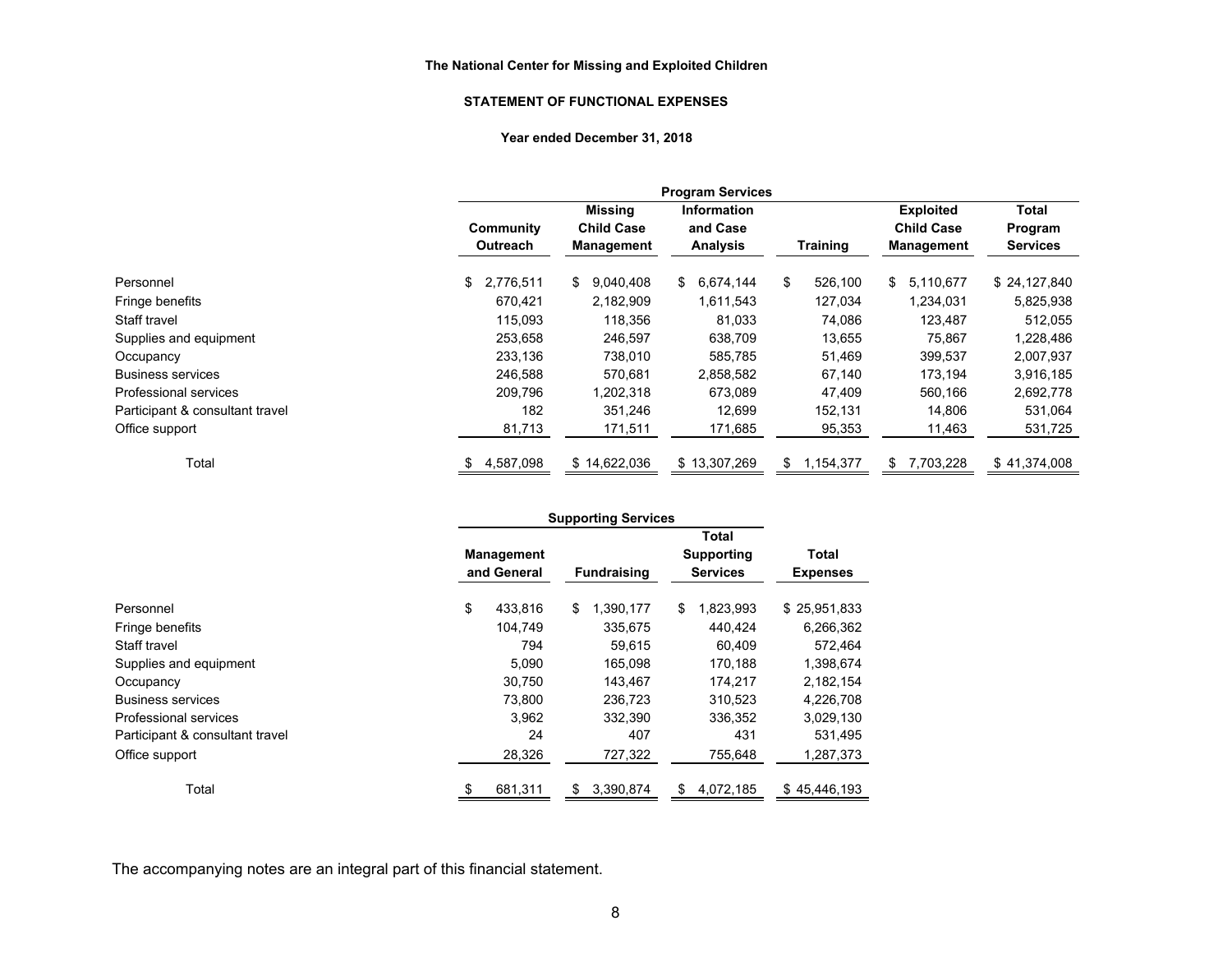#### **STATEMENT OF FUNCTIONAL EXPENSES**

**Year ended December 31, 2017**

|                                 |                              | <b>Program Services</b>                           |                                                   |                 |                                                            |                                            |  |
|---------------------------------|------------------------------|---------------------------------------------------|---------------------------------------------------|-----------------|------------------------------------------------------------|--------------------------------------------|--|
|                                 | Community<br><b>Outreach</b> | Missina<br><b>Child Case</b><br><b>Management</b> | <b>Information</b><br>and Case<br><b>Analysis</b> | <b>Training</b> | <b>Exploited</b><br><b>Child Case</b><br><b>Management</b> | <b>Total</b><br>Program<br><b>Services</b> |  |
| Personnel                       | 2,355,392<br>\$              | 8,563,765<br>\$                                   | 6,403,164<br>\$                                   | \$<br>522,781   | 4.903.876<br>\$                                            | \$22,748,978                               |  |
| Fringe benefits                 | 580,118                      | 2,109,203                                         | 1,577,060                                         | 129,256         | 1,207,792                                                  | 5,603,429                                  |  |
| Staff travel                    | 103,260                      | 136,358                                           | 88,373                                            | 49,111          | 108.822                                                    | 485.924                                    |  |
| Supplies and equipment          | 241,945                      | 204,485                                           | 886,385                                           | 16,054          | 66,514                                                     | 1,415,383                                  |  |
| Occupancy                       | 249,165                      | 753,226                                           | 612.989                                           | 56,668          | 383,008                                                    | 2,055,056                                  |  |
| <b>Business services</b>        | 284,937                      | 705,055                                           | 2,384,325                                         | 76,768          | 623.476                                                    | 4,074,561                                  |  |
| Professional services           | 120,228                      | 838,484                                           | 696,938                                           | 82,716          | 1,034,412                                                  | 2,772,778                                  |  |
| Participant & consultant travel | 730                          | 420,488                                           | 14.398                                            | 139,564         | 5,262                                                      | 580,442                                    |  |
| Office support                  | 38,796                       | 104,483                                           | 163,787                                           | 132,367         | 9,274                                                      | 448,707                                    |  |
| Total                           | 3,974,571                    | \$13,835,547                                      | \$12,827,419                                      | ,205,285        | 8,342,436<br>\$                                            | \$40,185,258                               |  |

|                                 | <b>Supporting Services</b> |                   |    |                    |                   |                 |
|---------------------------------|----------------------------|-------------------|----|--------------------|-------------------|-----------------|
|                                 |                            |                   |    |                    | Total             |                 |
|                                 |                            | <b>Management</b> |    |                    | <b>Supporting</b> | Total           |
|                                 |                            | and General       |    | <b>Fundraising</b> | <b>Services</b>   | <b>Expenses</b> |
| Personnel                       | \$                         | 530.417           | \$ | 1,424,810          | \$<br>1,955,227   | \$24,704,205    |
| Fringe benefits                 |                            | 130,137           |    | 350,923            | 481.060           | 6,084,489       |
| Staff travel                    |                            | 24,545            |    | 66,194             | 90,739            | 576,663         |
| Supplies and deliveries         |                            | 1.506             |    | 150,394            | 151.900           | 1,567,283       |
| Occupancy                       |                            | 3,748             |    | 194.509            | 198,257           | 2,253,313       |
| <b>Business services</b>        |                            | 4,029             |    | 190.515            | 194.544           | 4,269,105       |
| Professional services           |                            | 453               |    | 419.592            | 420.045           | 3,192,823       |
| Participant & consultant travel |                            | 1,130             |    | 2,717              | 3,847             | 584,289         |
| Office support                  |                            | 108,068           |    | 718,167            | 826,235           | 1,274,942       |
| Total                           |                            | 804,033           | \$ | 3,517,821          | \$<br>4,321,854   | \$44,507,112    |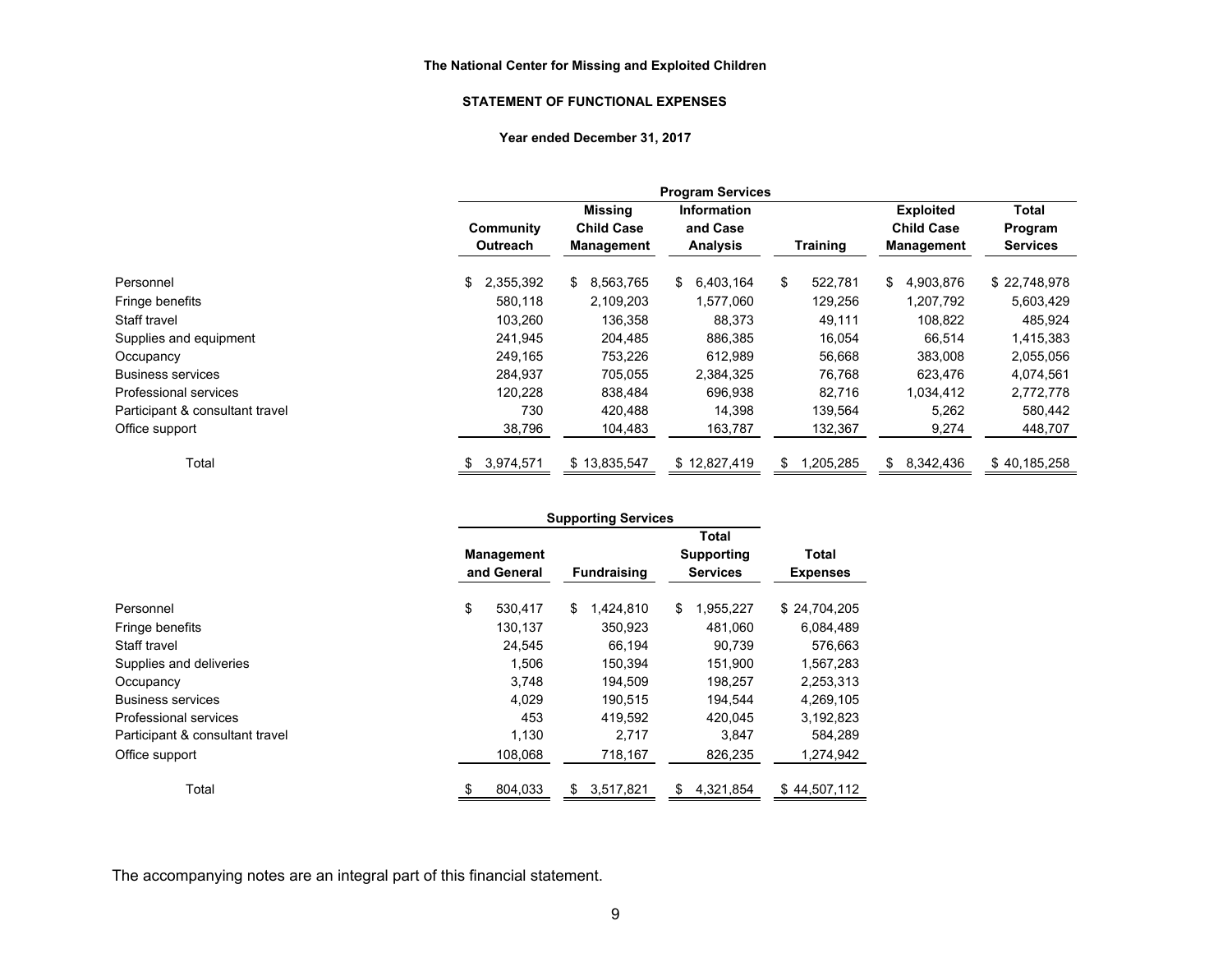#### **STATEMENTS OF CASH FLOWS**

#### **Years ended December 31,**

|                                                           | 2018             | 2017            |
|-----------------------------------------------------------|------------------|-----------------|
| Cash flows from operating activities:                     |                  |                 |
| Change in net assets                                      | \$<br>8,328,712  | \$<br>4,060,690 |
| Adjustments to reconcile change in net assets to net cash |                  |                 |
| provided by operating activities:                         |                  |                 |
| In-kind contributed software                              |                  | (1,686,701)     |
| In-kind artwork                                           | (11, 250)        |                 |
| Depreciation and amortization                             | 767,775          | 1,181,995       |
| Gain on sale of building                                  | (7,664,201)      |                 |
| Unrealized loss (gain) on investments                     | 1,852,200        | (1,654,895)     |
| Net change in value of unitrust agreement                 | 1,914            | (3,070)         |
| Impairment charge                                         |                  | 35,000          |
| Changes in assets and liabilities:                        |                  |                 |
| Accounts receivable                                       | 874,860          | 40,000          |
| Pledges receivable                                        | 712,197          | 1,479,578       |
| Prepaid expenses and other assets                         | (154, 856)       | 73,429          |
| Cash surrender value of life insurance policies           | (2,361)          | 38,208          |
| Accounts payable and accrued expenses                     | 1,685,595        | (208, 648)      |
| Accrued salaries and benefits                             | 133,627          | 53,391          |
| Deferred rent                                             | (189, 391)       | (164, 880)      |
| Post employment benefit liability                         | (742, 414)       | 38,320          |
| Deferred compensation                                     | (142, 825)       | 10,568          |
| Net cash provided by operating activities                 | 5,449,582        | 3,292,985       |
| Cash flows from investing activities:                     |                  |                 |
| Proceeds from sale investments                            | 18,856,951       | 20,141,766      |
| Purchases of investments                                  | (26, 285, 025)   | (20, 781, 882)  |
| Proceeds from sale of building                            | 13,443,720       |                 |
| Purchases of property, equipment and                      |                  |                 |
| leasehold improvements                                    | (1,465,621)      | (125, 996)      |
| Net cash provided by (used in) investing activities       | 4,550,025        | (766, 112)      |
| Cash flows from financing activities                      |                  |                 |
| Payments on line of credit                                | (2,820,000)      | (540,000)       |
| Principal payments on notes payable                       | (41, 835)        | (39, 957)       |
| Net cash used in financing activities                     | (2,861,835)      | (579, 957)      |
| <b>NET INCREASE IN CASH AND</b>                           |                  |                 |
| <b>CASH EQUIVALENTS</b>                                   | 7,137,772        | 1,946,916       |
| Cash and cash equivalents, beginning of year              | 5,971,557        | 4,024,641       |
| Cash and cash equivalents, end of year                    | \$<br>13,109,329 | \$<br>5,971,557 |
|                                                           |                  |                 |
| Supplemental disclosure of cash flow information:         |                  |                 |
| Interest paid                                             | \$<br>42,333     | \$<br>84,078    |
| Leasehold improvements acquired through tenant allowance  | \$<br>6,357,731  | \$              |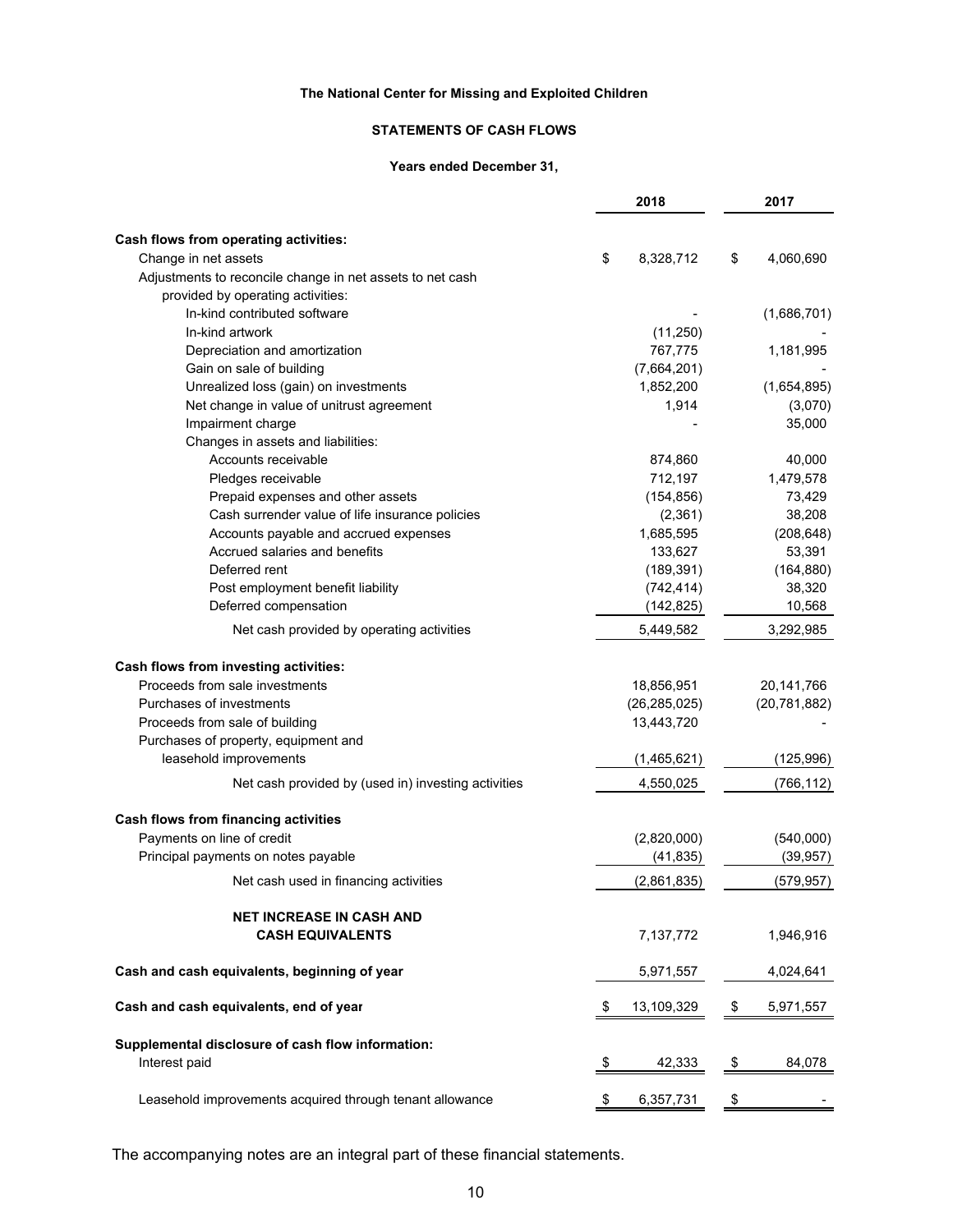### **NOTES TO FINANCIAL STATEMENTS**

#### **December 31, 2018 and 2017**

### **NOTE A - ORGANIZATION**

### **Organization**

The National Center for Missing and Exploited Children (NCMEC) was incorporated January 23, 1984, as a District of Columbia corporation under the District of Columbia Nonprofit Corporation Act and operates as a national clearinghouse and technical center to work with issues regarding missing and exploited children. NCMEC's primary sources of funding are grants from the federal government and private contributors.

NCMEC is exempt from Federal taxes under Section 501(c)(3) of the Internal Revenue Code (the Code) and has received a ruling of its status as a publicly supported organization as described in Sections 509(a)(1) and  $170(b)(1)(A)(vi)$  of the Code.

### **Recently Adopted Accounting Pronouncements**

In August 2016, the Financial Accounting Standards Board ("FASB") issued Accounting Standards Update ("ASU") No. 2016-14, *Not-for-Profit Entities (Topic 958): Presentation of Financial Statements of Not-for-Profit Entities* ("ASU 2016-14"). The ASU amends the current reporting model for not-for-profit organizations and requires certain additional disclosures. NCMEC adopted ASU 2016-14 during fiscal 2018 and the significant changes include:

- Requiring the presentation of two net asset classes "net assets without donor restrictions" and "net assets with donor restrictions";
- Modifying the presentation of underwater endowment funds and related disclosures;
- Requiring the use of the placed in service approach to recognize the satisfaction of restrictions on gifts used to acquire or construct long-lived assets, absent explicit donor stipulations otherwise;
- Requiring that all not-for-profits present an analysis of expenses by function and nature either in a separate statement or in the notes to the financial statements;
- Requiring disclosure of quantitative and qualitative information on liquidity;
- Presenting investment return net of external and direct internal investment expenses; and
- Modifying other financial statement reporting requirements and disclosures intended to increase the usefulness to the reader.

In February 2016, the FASB issued ASU No. 2016-02, *Leases (Topic 842)* ("ASU 2016-02"). The ASU clarifies the definition of a lease, requires recognition of all types of leases on the statement of financial position, and modifies disclosure requirements to provide financial statement users with key information about lease arrangements. The amendments in ASU 2016-02 are effective for fiscal years beginning after December 15, 2019 for non-public business entities and early adoption is permitted. NCMEC early-adopted ASU 2016-02 during fiscal 2018 using the current-period adjustment method. Under this method, an entity applies ASU 2016-02 as of the beginning of the period of adoption with a cumulative-effect adjustment recorded to beginning net assets. NCMEC determined no cumulative-effect adjustment was required upon adoption.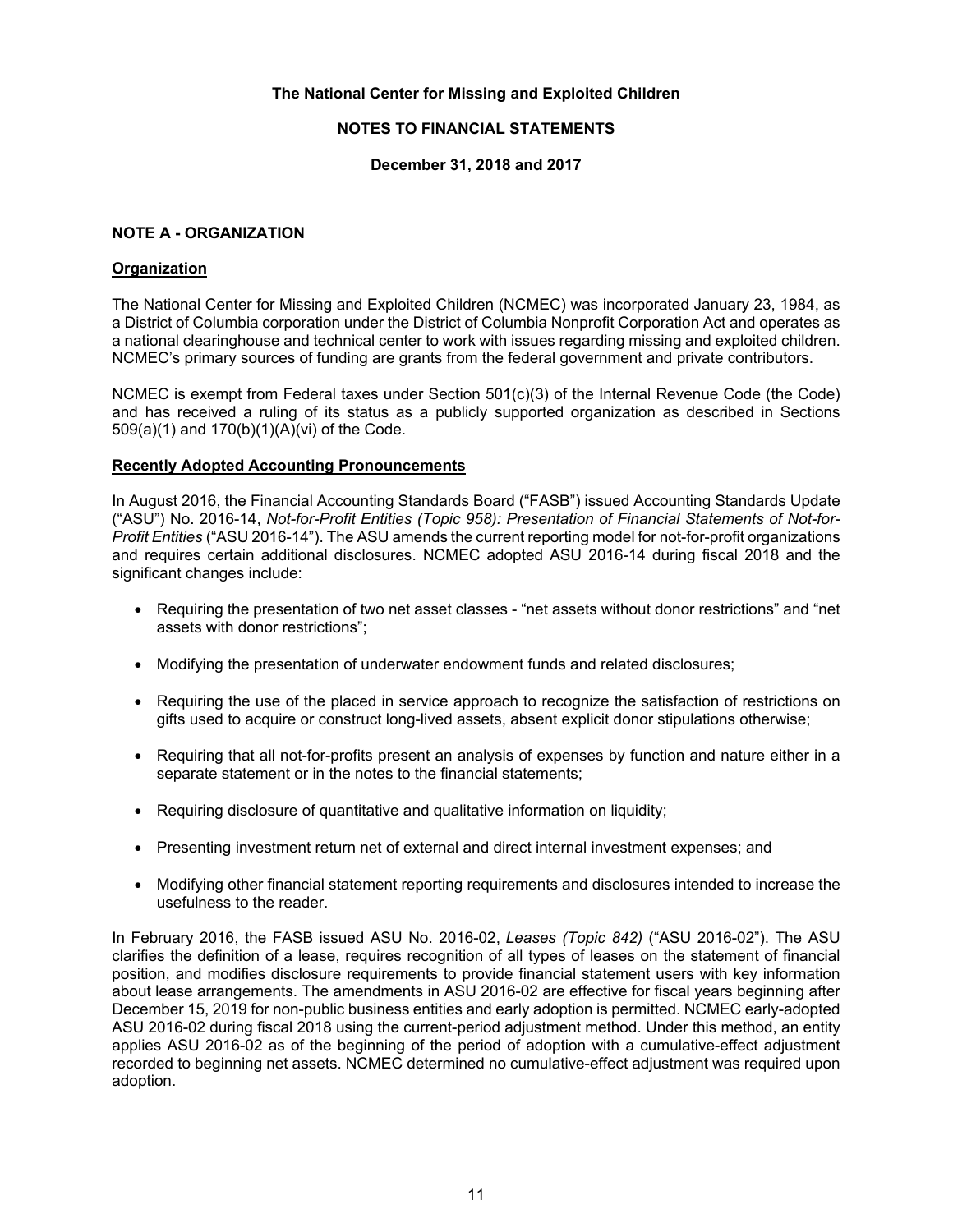### **NOTES TO FINANCIAL STATEMENTS - CONTINUED**

#### **December 31, 2018 and 2017**

### **NOTE A - ORGANIZATION** - Continued

#### **Recently Adopted Accounting Pronouncements** - Continued

To aid in the transition to ASU 2016-02, NCMEC elected certain practical expedients available including package of practical expedients for existing contracts to forgo reassessing 1) whether a contract contains a lease, 2) classification of leases, and 3) whether capitalized costs associated with a lease meet the definition of initial direct costs. In addition, NCMEC also made the accounting policy elections to not separate nonlease components from lease components for its real-estate leases and to use a risk-free rate to compute the present value of lease payments for all leases.

#### **Basis of Accounting**

The accompanying financial statements have been prepared on the accrual basis of accounting.

Net assets and changes in net assets are classified based on the existence or absence of donor imposed restrictions. Accordingly, net assets of the NCMEC are classified and reported as follows:

*Net assets without donor restrictions* - net assets that are not subject to donor imposed stipulations. The funds are available for the overall operations of NCMEC and include both internally designated and undesignated resources. The internally designated net assets are available for use at the Board of Director's discretion. Board-designated funds include NCMEC's endowment (Note M) and \$3,027,555 at December 31, 2018 for the build-out of the new headquarters building (Note J).

*Net assets with donor restrictions* - net assets subject to donor imposed stipulations that will be met by actions of NCMEC and/or the passage of time. In addition, net assets with donor restrictions also includes net assets whereby the respective donors have stipulated that the principal contributed be invested and maintained in perpetuity. NCMEC did not have such net assets that are required to be invested and maintained in perpetuity for the years ended December 31, 2018 and 2017.

### **Measure of Operations**

All activities, other than changes in the post-employment benefit liability, are reported as change in net assets from operating activities within the statements of activities.

### **Cash Equivalents**

NCMEC considers highly liquid investments purchased with original maturity dates of three months or less to be cash equivalents. Money market funds held in certain investment portfolios are considered cash equivalents, however the funds are not intended to be used for general operating purposes, and therefore, are included in investments in the accompanying statements of financial position.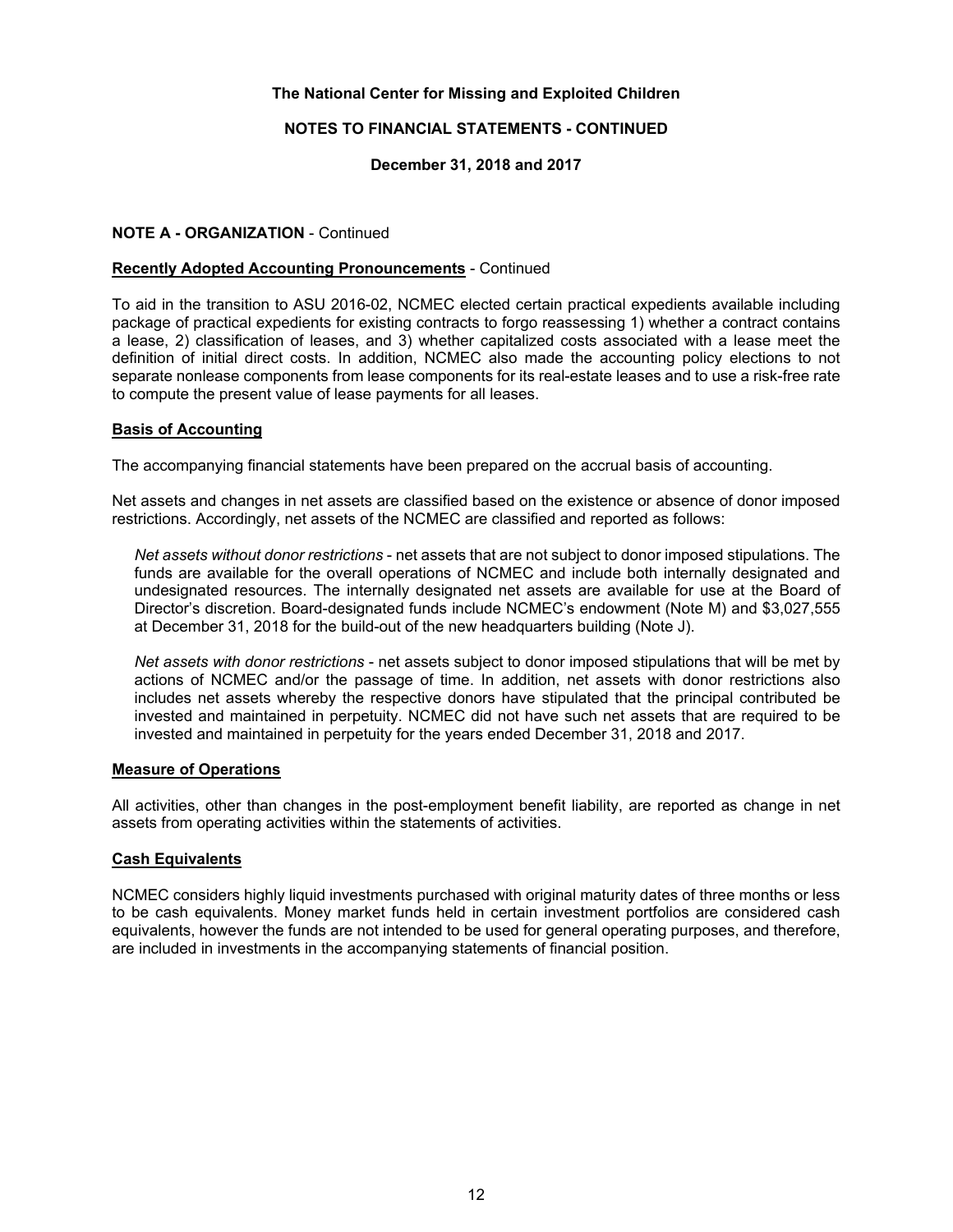### **NOTES TO FINANCIAL STATEMENTS - CONTINUED**

**December 31, 2018 and 2017** 

### **NOTE A - ORGANIZATION** - Continued

#### **Investments**

Investments consist of U.S. government and agency securities, municipal and corporate bonds, public and private equities, real estate investment trusts (REITs), hedge funds, certificates of deposit, and money market funds. These investments are recorded in the financial statements at fair value. Fair value is the price that would be received to sell an asset or paid to transfer a liability through an orderly transaction between marked participants at the measurement value. Investment income and losses, including unrealized gains and losses and interest and dividend income, are recognized in the accompanying statements of activities. Gains and losses on investments, realized and unrealized, are recorded as of the trade date.

### **Property and Equipment and Related Depreciation and Amortization**

NCMEC's method of accounting for furniture and equipment is in conformity with the method used to report on activities funded by its contracts and grants with the Federal government. Accordingly, all furniture and equipment purchased with cooperative agreement funds are charged to expense when acquired, rather than being capitalized and depreciated over the useful life of the asset. NCMEC must use these assets in fulfilling the purpose of the cooperative agreements, and the funding agency has final determination for all disposals or transfers.

Furniture and equipment with a unit value exceeding \$10,000, purchased with nonfederal funds, are capitalized and depreciated on a straight-line basis over the estimated useful lives of the individual items. NCMEC currently holds assets with estimated useful lives of three years. NCMEC buildings are depreciated on a straight-line basis over their estimated useful life of 30 years. Building-related improvements are depreciated on a straight-line basis over the lesser of the improvements' estimated useful lives of 15 years or the remaining life of the building. Leasehold improvements are stated at cost and are amortized using the straight-line method over the lesser of the estimated useful life of 15 years or remaining life of the lease.

# **Cash Surrender Value of Life Insurance Policies**

The cash surrender value of the life insurance policies is based upon the reserve value, which is the face amount of the contracts discounted at a specific rate of interest according to the insured's life expectancy, less any loans to the policyholders outstanding.

### **Artwork Collections**

NCMEC has received donated collections consisting of works of art, historical treasures, or similar assets that are held for public exhibition and are protected and preserved. Donated collections are initially capitalized at the appraised fair value as of the date of the acceptance of the donation and is analyzed for impairment on an annual basis. Artwork collections are not depreciated.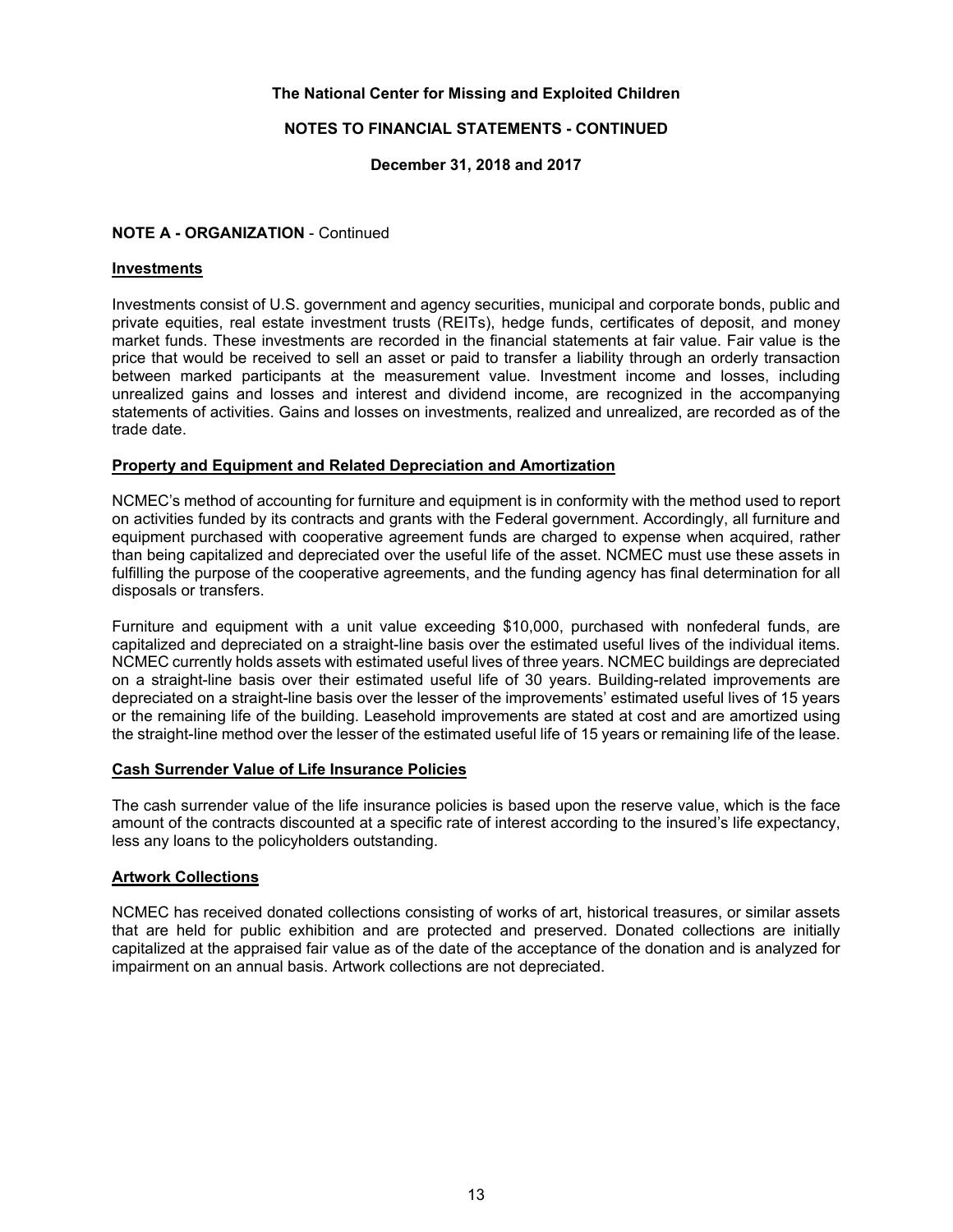### **NOTES TO FINANCIAL STATEMENTS - CONTINUED**

#### **December 31, 2018 and 2017**

### **NOTE A - ORGANIZATION** - Continued

#### **Revenue Recognition**

Contributions are recognized when donations are made or pledged. NCMEC reports contributions within net assets with donor restrictions if they are received with donor or grantor stipulations that limit the use of the donated assets or include an explicit or implied time restriction. When a donor restriction expires, that is, when a stipulated time restriction ends or purpose restriction is accomplished, net assets with donor restrictions are reclassified to net assets without donor restrictions and reported in the accompanying statement of activities as net assets released from restrictions. Restricted contributions received in the same year in which the restriction is met are recorded as an increase to net assets without donor restrictions.

NCMEC has government contracts and grants with U.S. government agencies. Revenue on cost-based and fixed price contracts and billable grants is recognized to the extent of allowable direct and indirect costs incurred or by the specified measure of performance. Revenue recognized on federal contracts and grants for which payments have not been received is reflected as accounts receivable in the accompanying statements of financial position.

### **Donated Equipment, Materials and Services**

The fair value of contributed services that are considered specialized and can be estimated are reflected in the accompanying financial statements. During 2018 and 2017, NCMEC received \$3,627,488 and \$5,762,518, respectively, of in-kind goods and services relating to the following:

|                                   | 2018           | 2017           |
|-----------------------------------|----------------|----------------|
| Software, licenses, and equipment | 2,976,720<br>S | 4,883,020<br>S |
| Artwork collections               | 11,250         |                |
| Legal and professional services   | 374,881        | 344,573        |
| Event management                  | 196,751        | 446,479        |
| Office space                      | 42,526         | 40,000         |
| Advertising                       | 28,000         | 25,000         |
| Other                             | 8,810          | 23,446         |
| Total                             | 3,638,738      | 5,762,518      |

These items have been recorded among the various program expenses and contributions without donor restrictions in the accompanying financial statements. During 2018, NCMEC capitalized \$11,250 in donated artwork. During 2017, NCMEC capitalized \$1,686,701 in Adobe software as in-kind.

Donated furniture, equipment and software with a unit value over \$10,000 is recorded at fair value upon receipt and depreciated on a straight-line basis over the estimated useful life of the asset.

#### **Functional Allocation of Expenses**

The costs of providing the various programs and other activities have been summarized on a functional basis in the accompanying statement of functional expenses. Accordingly, certain operating costs are allocated among the benefiting program and supporting services based on specific identification or appropriate methodologies.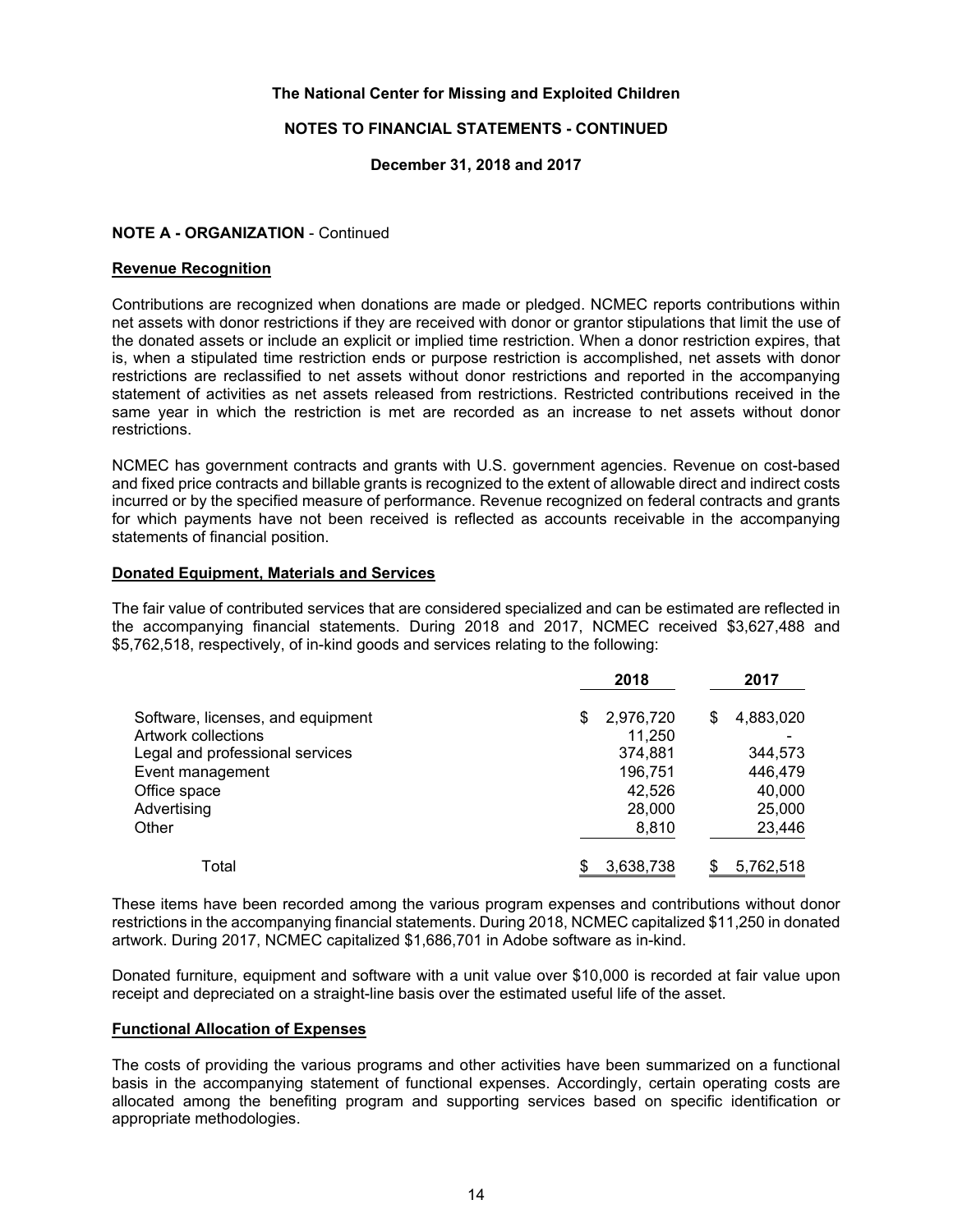### **NOTES TO FINANCIAL STATEMENTS - CONTINUED**

**December 31, 2018 and 2017** 

### **NOTE A - ORGANIZATION** - Continued

#### **Fundraising Costs**

Revenue derived from specific fundraising activities is presented in the accompanying statements of activities, net of direct benefit costs to donors. General fundraising costs totaled \$3,390,874 and \$3,517,821 for the years ended December 31, 2018 and 2017, respectively.

### **Use of Estimates**

The preparation of financial statements in conformity with accounting principles generally accepted in the United States of America requires management to make estimates and assumptions that affect certain reported amounts and disclosures in the financial statements. Actual results could differ from those estimates.

#### **Reclassifications**

Certain reclassifications of prior year amounts have been made to conform to the current year presentation. Specifically, NCMEC reclassified investment management fees from supporting services to investment income on the 2017 statements of activities to conform with the 2018 presentation. The effect of these reclassifications did not change total revenues, expenses, or changes in net assets as previously presented in the 2017 financial statements.

### **NOTE B - FINANCIAL ASSETS AND LIQUIDITY RESOURCES**

As of December 31, 2018, financial assets and liquidity resources available within one year for general expenditure, such as operating expenses, follow (in thousands):

| Cash and cash equivalents                          | \$13,109,329   |
|----------------------------------------------------|----------------|
| Accounts receivable, net                           | 999.740        |
| Pledges receivable, net (due within one year)      | 926.927        |
| Investments                                        | 26,160,605     |
| Less: Board designated funds                       | (28, 693, 956) |
| Less: Net assets with donor restrictions - purpose | (1,522,143)    |
| Total                                              | \$10,980,502   |

NCMEC maintains cash balances at a level designed to ensure short-term liquidity. In addition, a suitable proportion of NCMEC's investment balances are held in instruments that can readily be converted to cash, if needed. NCMEC prepares and monitors a 12-month rolling cash-flow forecast in order to identify and address any threats to short-term liquidity.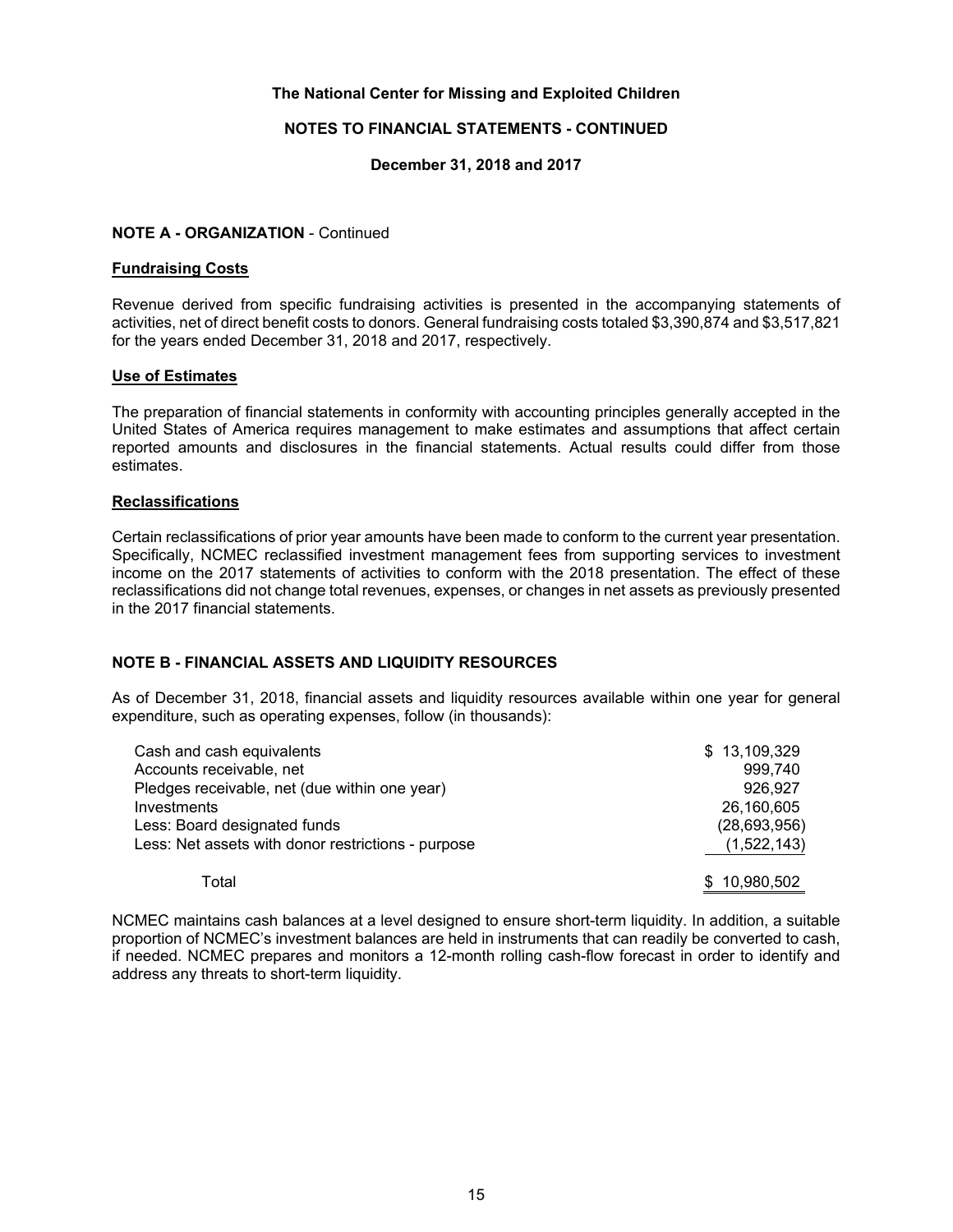### **NOTES TO FINANCIAL STATEMENTS - CONTINUED**

#### **December 31, 2018 and 2017**

### **NOTE C - ACCOUNTS AND PLEDGES RECEIVABLE**

Accounts receivable consist mainly of short-term contributions and costs incurred that are due to be reimbursed under the terms of NCMEC's federal contracts and grants. All are due within one year and are expected to be fully collectible.

Pledges receivable represent unconditional promises to give by donors. Unconditional promises to give (pledges) are recognized as revenue and contribution receivable in the period the promises are made. Unconditional promises to give that are expected to be collected within one year are recorded at their net realizable value. Unconditional promises to give that are expected to be collected in future years are recorded at the present value of their estimated future cash flows. The discounts on those amounts are computed using risk adjusted interest rate commensurate with the risk involved applicable to the years in which the promises are received. Amounts due in less than one year amounted to \$926,797 and \$1,476,632 as of December 31, 2018 and 2017, respectively. The gross amounts due in one to three years amounted to \$33,334 and \$200,000 as of December 31, 2018 and 2017, respectively. The discount on the long-term pledges totaled \$1,463 and \$5,767 as of December 31, 2018 and 2017, respectively. Discount rates range from 0.23% to 1.66% for the years ended December 31, 2018 and 2017. No allowance for uncollectible pledges has been established, as all amounts are deemed to be fully collectible for both years.

#### **NOTE D - INVESTMENTS**

As of December 31, 2018 and 2017, NCMEC's investments consisted of the following:

|                                             | 2018          | 2017          |
|---------------------------------------------|---------------|---------------|
| Money market funds                          | \$<br>746,724 | \$<br>793,526 |
| Certificates of deposit                     | 34,062        | 59,885        |
| Equities                                    | 10,517,771    | 8,767,776     |
| Mutual funds                                | 6,305,436     | 7,016,659     |
| Municipal bonds                             | 30,030        | 30,486        |
| U.S. government bonds and agency securities | 4,403,997     | 2,368,566     |
| Corporate bonds                             | 1,121,739     | 1,547,833     |
| Hedge funds                                 | 2,596,239     |               |
| REITs                                       | 404.607       |               |
| Total investments, at fair value            | \$26,160,605  | \$20,584,731  |

During 2018 and 2017, investments totaling \$0 and \$142,825, respectively, are held in segregated accounts to fund NCMEC's deferred compensation obligation to certain key employees.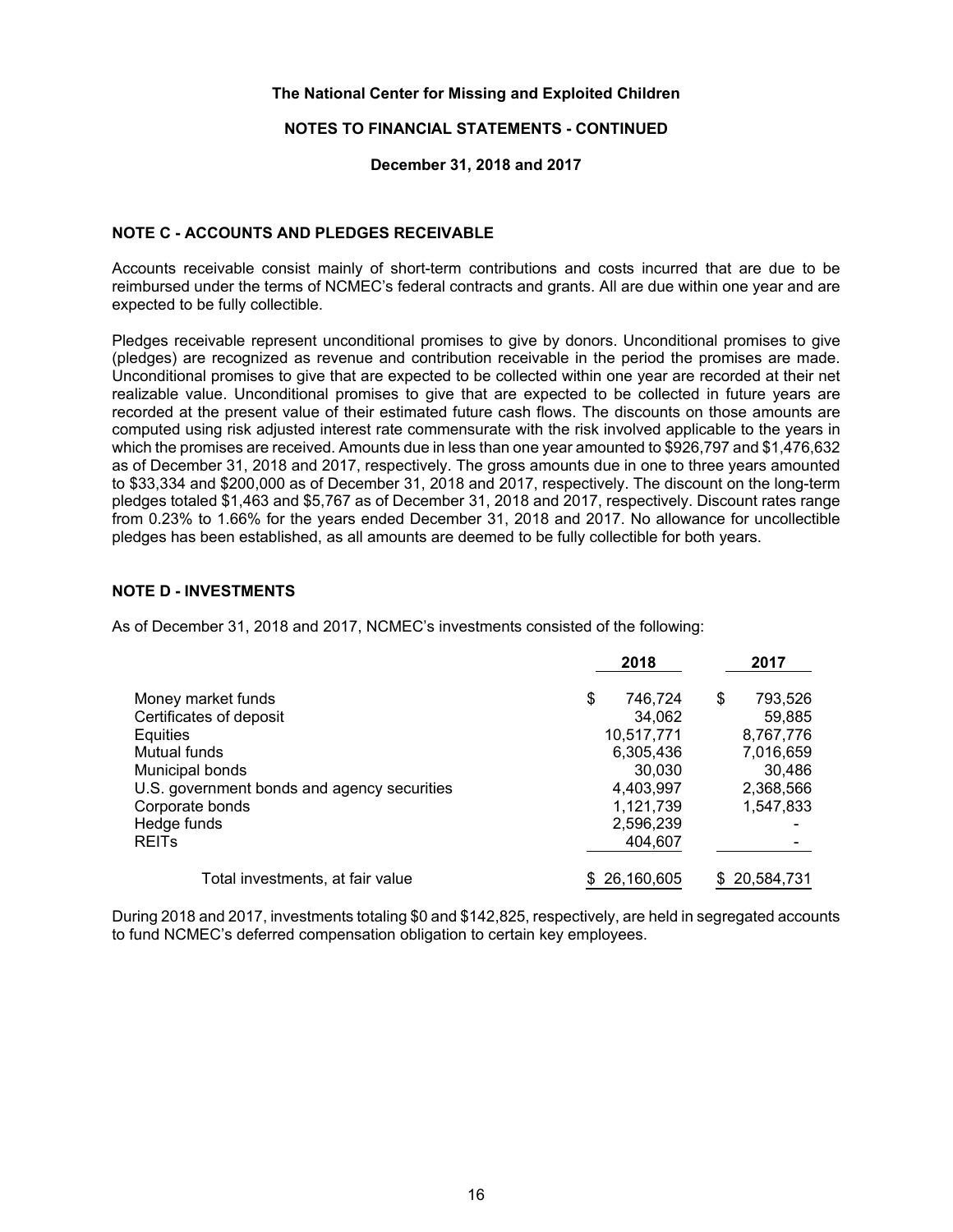### **NOTES TO FINANCIAL STATEMENTS - CONTINUED**

### **December 31, 2018 and 2017**

# **NOTE E - PROPERTY AND EQUIPMENT AND RELATED DEPRECIATION AND AMORTIZATION**

NCMEC held the following property and equipment as of December 31:

|                                                 | 2018         | 2017             |
|-------------------------------------------------|--------------|------------------|
| Building and improvements                       | \$2,401,474  | 2,401,474<br>\$. |
| Land                                            | 573,950      | 573,950          |
| In-kind software                                | 1,686,701    | 1,686,701        |
| Leasehold improvements                          | 7,906,448    | 1,679,929        |
| Furniture and equipment                         | 1,596,834    | 1,520,532        |
| Total property and equipment                    | 14, 165, 407 | 7,862,586        |
| Less: Accumulated depreciation and amortization | (3,834,051)  | (4,551,499)      |
| Total                                           | \$10,331,356 | 3,311,087<br>S   |

For the years ended December 31, 2018 and 2017, depreciation and amortization expense totaled \$767,775 and \$1,181,995, respectively.

### **NOTE F - UNITRUST AGREEMENT**

In May 1996, NCMEC was named the trustee and beneficiary of a charitable remainder unitrust. The trust will pay the donors the lesser of 8% of the fair value of the trust assets or income generated during each calendar year until the death of the donors. The assets consisted of a rental property, which was subsequently sold in July 1996. The proceeds were invested in an insurance contract. The assets, totaling \$29,602 and \$35,514, were recorded at fair value as of December 31, 2018 and 2017, respectively. The liability under the unitrust agreement is calculated using 8% of the fair value at year-end and an estimated average life expectancy of 80 years.

At December 31, 2018 and 2017, NCMEC's liability under unitrust agreement was classified as Level 3 within the fair value hierarchy as required by generally accepted accounting principles for fair value measurement (see Note N).

| Balance at December 31, 2016<br>Change in net present value of the liability | S | 16.100<br>227     |
|------------------------------------------------------------------------------|---|-------------------|
| Balance at December 31, 2017<br>Change in net present value of the liability |   | 16.327<br>(3,997) |
| Balance at December 31, 2018                                                 | S | 12,330            |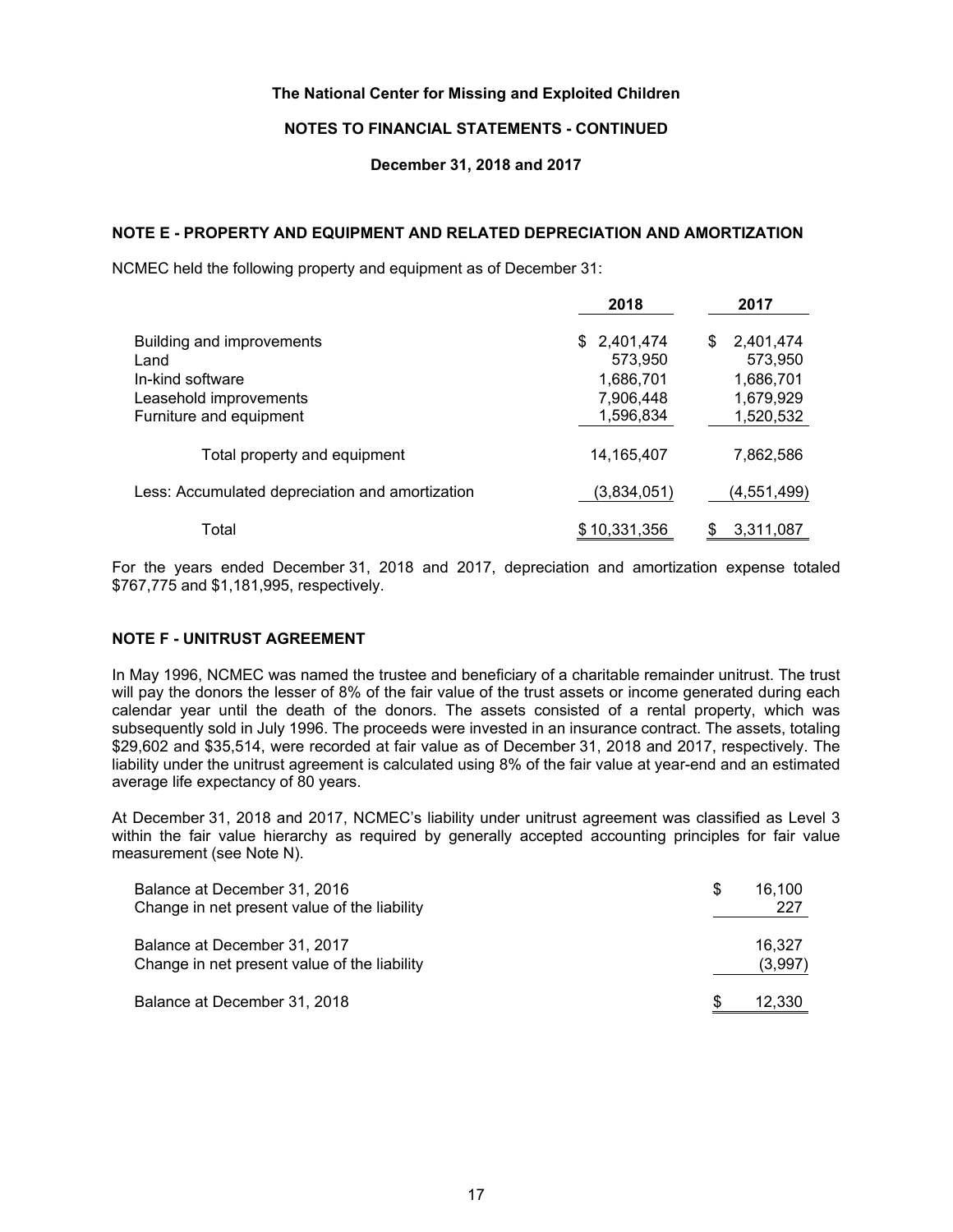### **NOTES TO FINANCIAL STATEMENTS - CONTINUED**

#### **December 31, 2018 and 2017**

### **NOTE G - NOTES PAYABLE**

NCMEC refinanced the promissory note with M&T Bank (previously held with KeyBank) for the Center's Rochester, NY building on March 31, 2011. The term of the agreement is for fifteen years expiring on February 28, 2026. The unpaid principal amount of the note earns interest calculated on the basis of a 360 day year for the actual number of days of each year (365/366), from and including the date the proceeds of this note are disbursed to, but not including, the date all amounts hereunder are paid in full, at a rate per year which shall be fixed at 4.54% as of December 31, 2018 and 2017. The total amount outstanding on the note was \$363,215 and \$405,050 as of December 31, 2018 and 2017, respectively. The rate will reset every five years to a market rate agreed upon by NCMEC and the bank. The promissory note was to acquire and renovate a building in Rochester, New York. Collateral on this loan, as defined by the M&T Bank loan agreement, is a first position lien on property located in Rochester, NY.

Notes payables consisted of the following as of December 31:

|                                                           | 2018                | 2017                 |  |
|-----------------------------------------------------------|---------------------|----------------------|--|
| 15-year note payable to M&T Bank<br>Less: Current portion | 363.215<br>(43.801) | 405,050<br>(41, 835) |  |
| Long-term portion                                         | 319.414             | 363,215              |  |

Scheduled principal repayments on the notes payable for the year ending December 31, 2018 are as follows:

| 2019       | \$<br>43,801  |
|------------|---------------|
| 2020       | 45,819        |
| 2021       | 48,015        |
| 2022       | 50,272        |
| 2023       | 52,636        |
| Thereafter | 122,672       |
| Total      | \$<br>363,215 |

Interest expense totaled \$17,768 and \$19,646 during the years ended December 31, 2018 and 2017, respectively.

### **NOTE H - LINE OF CREDIT**

NCMEC has an existing line of credit with Merrill Lynch. The line of credit is fully secured by the balance in the NCMEC Endowment Trust Fund held at Merrill Lynch Trust Company, which as of December 31, 2018 and 2017 totaled \$28,664,323 and \$19,910,114, respectively. The outstanding balance on the line of credit as of December 31, 2018 and 2017 totaled \$0 and \$2,820,000, respectively, and the available credit as of December 31, 2018 and 2017 was \$10,000,000 and \$7,173,997, respectively. The monthly interest rate on the line of credit is calculated based on the average daily LIBOR (London Interbank Offered Rate) plus 1%. As of December 31, 2018 and 2017 the interest rate was 3.52% and 2.56%, respectively. Interest expense on the line of credit totaled and \$24,566 and \$64,432 for the years ended December 31, 2018 and 2017, respectively. During April 2018, NCMEC fully paid off the existing line of credit balance with Merrill Lynch using funds from the building sale.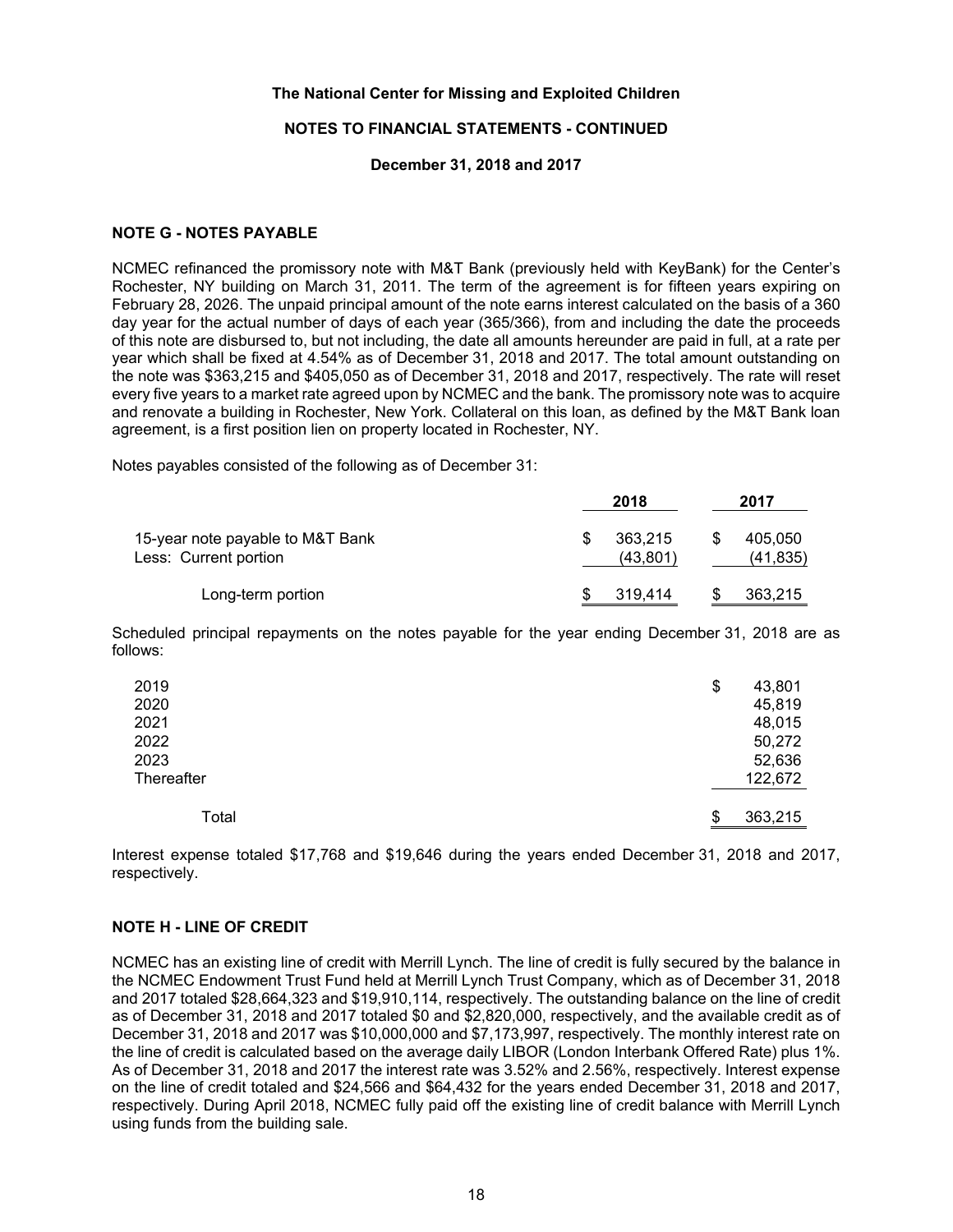### **NOTES TO FINANCIAL STATEMENTS - CONTINUED**

#### **December 31, 2018 and 2017**

#### **NOTE I - RENTAL INCOME**

NCMEC entered into a lease with a tenant to rent space in its Rochester, NY office building in 2011. This lease was effective through August 31, 2015 and was renewed on September 1, 2016 bearing monthly payments in the amount of \$5,417 for total rental income in 2018 and 2017 of \$65,000 and \$65,000, respectively. The term of the renewed lease is on a month by month basis.

### **NOTE J - OPERATING LEASES**

NCMEC leases office space and office equipment under noncancelable operating leases expiring between 2018 and 2033. Rent is subject to scheduled escalations as well as escalations in operating costs, real estate taxes and the Consumer Price Index. Additionally, under the terms of its leases, NCMEC received from the landlord a build-out allowances of \$7,086,706. The build-out allowances were completely used at December 31, 2018. Under generally accepted accounting principles, all fixed payments, reduced by lease incentives, variable payments dependent on a rate or index, and the exercise price of options are reasonably certain to be exercised are included in the single lease cost and recognized on a straight-line basis ratably over the term of the lease.

Future minimum payments under NCMEC's operating lease agreements as of December 31, are as follows:

| 2019                         | \$            |
|------------------------------|---------------|
| 2020                         | 1,201,724     |
| 2021                         | 2,258,028     |
| 2022                         | 2,314,592     |
| 2023                         | 2,372,287     |
| Thereafter                   | 29,086,872    |
|                              |               |
|                              | 37,233,503    |
| Less: Present value discount | (8, 231, 725) |
| Total lease liability        | \$29,001,778  |
|                              |               |

For the years ended December 31, 2018 and 2017, operating lease expense totaled \$1,061,762 and \$932,855, respectively, and is included in occupancy expenses in the accompanying statements of functional expenses.

# **NOTE K - COMMITMENTS, RISKS AND CONTINGENCIES**

#### **Litigation**

NCMEC is involved in various claims and lawsuits arising from the normal conduct of its operation. Although the ultimate outcome of such legal proceedings cannot be predicted with certainty, management of NCMEC believes the resulting liability, if any, will have no material effect upon NCMEC's financial statements.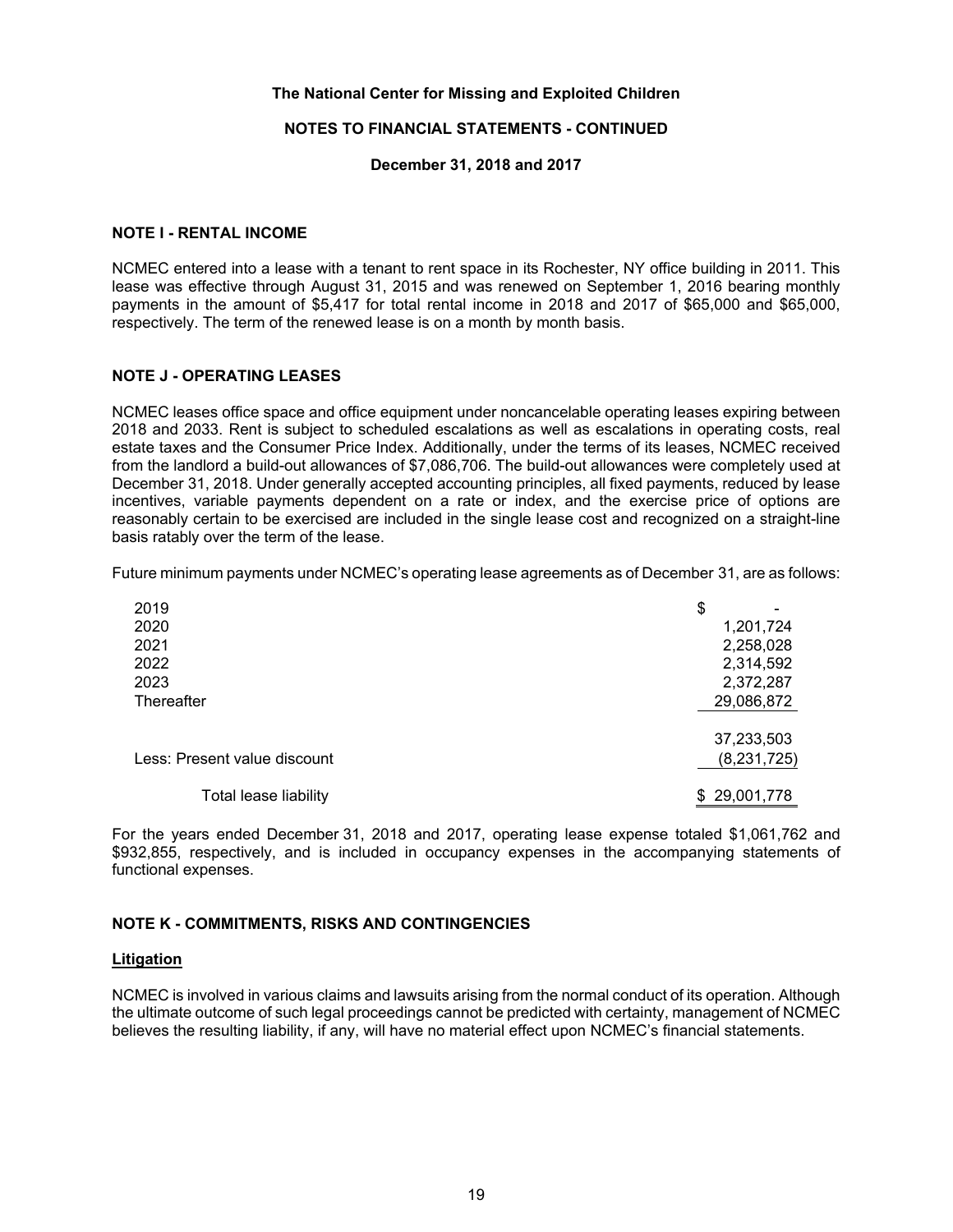### **NOTES TO FINANCIAL STATEMENTS - CONTINUED**

**December 31, 2018 and 2017** 

### **NOTE K - COMMITMENTS, RISKS AND CONTINGENCIES** - Continued

#### **Deferred Compensation Agreements**

NCMEC has entered into deferred compensation arrangements with certain former officers. The agreements were fully funded in prior years; accordingly, there are no expenses reflected in the accompanying financial statements as earned under the agreements. NCMEC's funding of these amounts is reflected in separate investment accounts and corresponding long-term liabilities in the accompanying statements of financial position.

### **Concentration of Risk**

During the years ended December 31, 2018 and 2017, NCMEC earned revenue of \$33,821,792 and \$33,454,131, respectively, from the U. S. government, which was predominantly from the U. S. Department of Justice (DOJ). Revenue earned from the U.S. government represented approximately 64% and 69% of the total revenue recognized by NCMEC for each of the years ended December 31, 2018 and 2017. Additionally, NCMEC received \$33,426,670 and \$32,837,919, 63% and 68% of the total revenue and support directly from DOJ for the years ended December 31, 2018 and 2017, respectively. If a significant reduction in this revenue should occur, it may adversely impact NCMEC's financial position and ability to carry out its program activities.

NCMEC's cash is comprised of amounts in accounts at various financial institutions. While the amount at a given bank, at times, exceeds the amount guaranteed by federal agencies and, therefore, bears some risk, NCMEC has not experienced, nor does it anticipate, any losses on its funds. As of December 31, 2018, cash in excess of the Federal Deposit Insurance Corporation insured limit of \$250,000 totaled \$9,465,160.

### **Federal Funds**

The support from the DOJ and the majority of the U.S. Department of Homeland Security support is in the form of cost-reimbursable government contracts and grants. Amounts expended pursuant to the costreimbursable agreements are subject to adjustment based upon the DOJ's and the Department of Homeland Security's reviews of the separate annual audit, in accordance with the Uniform Grant Guidance. Management believes it has complied with all applicable laws and regulations related to the agreements and that it is unlikely any material adjustments will result from the review.

NCMEC has federal and state fixed fee contracts awarded by the DOJ, U.S. Department of Homeland Security and the State of Texas. These contracts represent fee-for-service agreements and NCMEC recognizes revenue according to the specific requirements of each contract awarded. The U.S. Marshals Service (USMS), Federal Bureau of Investigation (FBI), Federal Emergency Management Agency (FEMA), Federal and Parent Locator Services contracts account for \$969,405 and \$1,170,561 of total grant revenue in 2018 and 2017, respectively. NCMEC believes it has complied with all Federal Acquisition Regulations as they apply to these contracts.

### **Provisional Fringe Benefit and Indirect Cost Rates**

Billings under cost reimbursable government contracts and grants are calculated using provisional rates that permit recovery of fringe benefits and indirect costs. These rates are subject to audit on an annual basis by the DOJ, NCMEC's cognizant agency. The audit results in the negotiation and determination of the final indirect cost and fringe benefits rates, which may create a liability for indirect cost or fringe benefits recovery for amounts billed in excess of the actual rates, or may allow for additional billings for unbilled indirect costs and fringe benefits.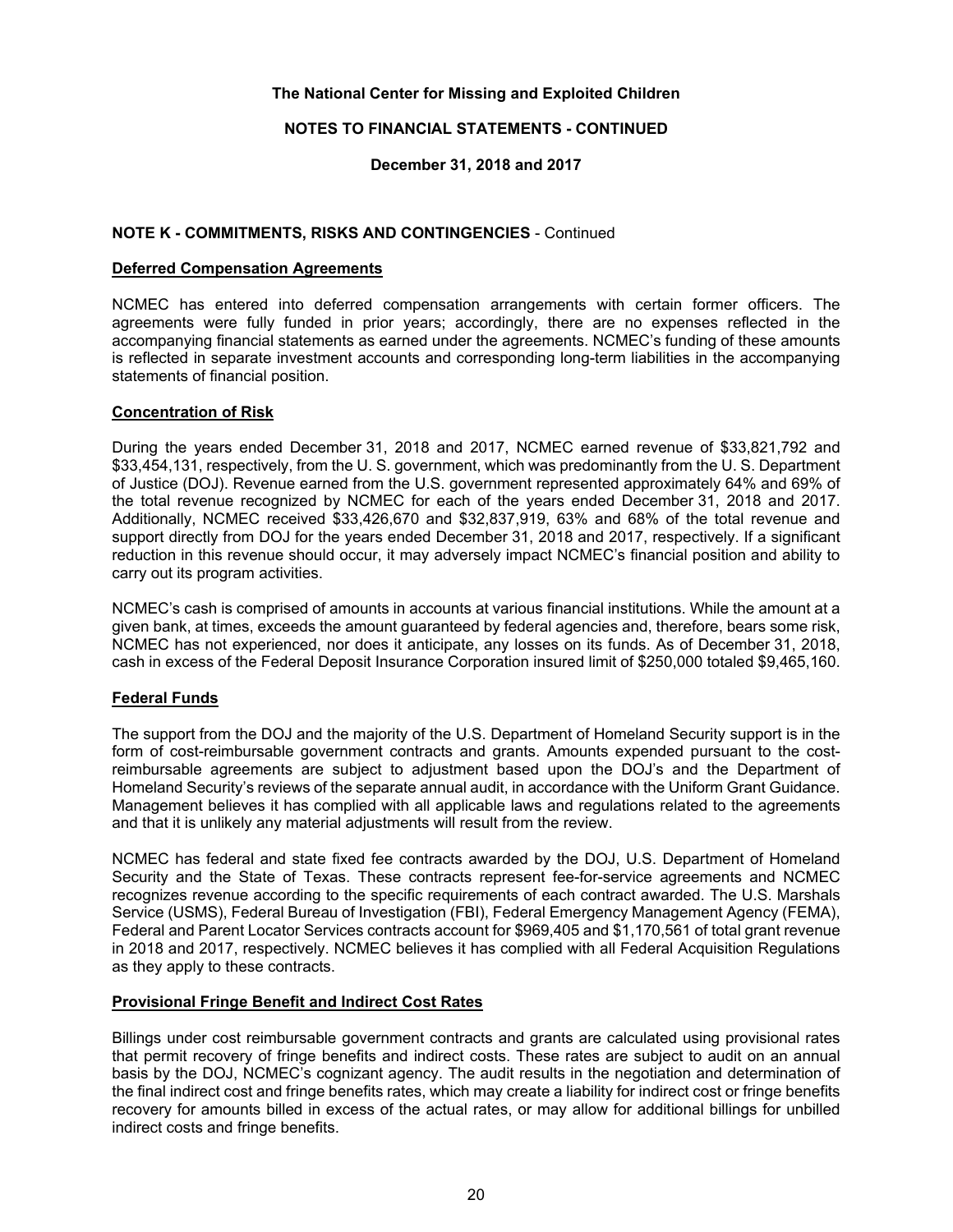### **NOTES TO FINANCIAL STATEMENTS - CONTINUED**

#### **December 31, 2018 and 2017**

#### **NOTE K - COMMITMENTS, RISKS AND CONTINGENCIES** - Continued

#### **Provisional Fringe Benefit and Indirect Cost Rates** - Continued

The DOJ audits costs related to U.S. government contracts and grants in accordance with Title 2 *U.S. Code of Federal Regulations (CFR)* Part 200, *Uniform Administrative Requirements, Cost Principles, and Audit Requirements for Federal Awards* (Uniform Guidance). The DOJ has yet to audit the costs and indirect cost rates for the year ended December 31, 2018. Management believes that cost disallowances, if any, arising from the DOJ's audits for 2018 will not have a material effect on NCMEC's financial position as December 31, 2018, or the results of operations for the year then ended.

### **NOTE L - NET ASSETS WITH DONOR RESTRICTIONS**

As of December 31, 2018, and 2017, net assets with donor restrictions are available for the following programs:

|                                          |   | 2018      | 2017        |
|------------------------------------------|---|-----------|-------------|
| Technology advancement initiatives       | S | 290,632   | \$1,363,069 |
| Internet safety initiatives              |   | 322,356   | 180,000     |
| Outreach initiatives                     |   | 923,753   | 1,458,045   |
| Emory remainder trust                    |   | 17.273    | 19,187      |
| Total net assets with donor restrictions |   | 1,554,014 | \$3,020,301 |

During 2018 and 2017, \$2,291,066 and \$2,327,918, respectively, of net assets with donor restrictions were released from restriction.

#### **NOTE M - BOARD-DESIGNATED ENDOWMENT**

NCMEC's Board of Directors has established a board-designated fund, hereafter referred to as the endowment, to provide for the financial stability of NCMEC. As required by generally accepted accounting principles, net assets associated with endowment funds, including funds designated by the Board of Directors to function as endowments are classified and reported on the existence or absence of donorimposed restrictions.

The funds in the endowment are allocated as follows:

|                                                                  | <b>Target</b> |
|------------------------------------------------------------------|---------------|
| <b>Asset Category</b>                                            |               |
| <b>Equities</b>                                                  | 43 to 53%     |
| Risk-free fixed income                                           | 35 to 40      |
| Alternative investments – Private equity, REITs, and hedge funds | 10 to $20$    |

All earnings of the endowment are reinvested within the endowment. The Board of Directors intends for the endowment to be used by the organization only upon approval of 75% of the members of the Board with fiduciary authority.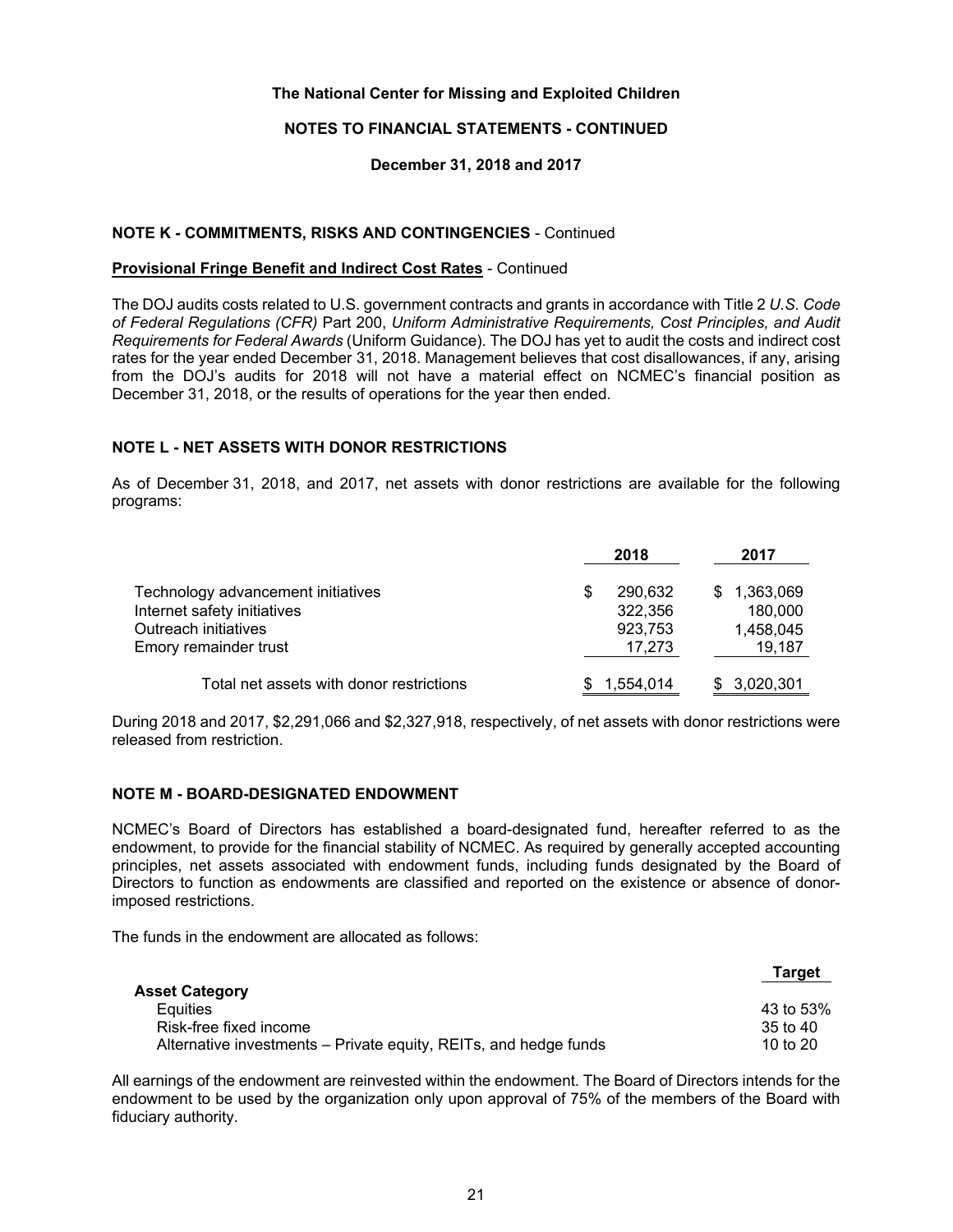### **NOTES TO FINANCIAL STATEMENTS - CONTINUED**

**December 31, 2018 and 2017** 

### **NOTE M - BOARD-DESIGNATED ENDOWMENT** - Continued

During the years ended December 31, 2018 and 2017, NCMEC had the following activity in its boarddesignated fund:

| Board-designated fund, January 1, 2017   | \$18,768,464 |
|------------------------------------------|--------------|
| Additions                                | 2,550        |
| Investment income                        | 2,383,324    |
| Transfers from operating fund            | 23,164       |
| <b>Expenditures</b>                      | (150, 159)   |
| Board-designated fund, December 31, 2017 | 21,027,343   |
| Investment loss                          | (1,070,590)  |
| Investment fees                          | (154, 083)   |
| Transfers to operating fund              | (923, 384)   |
| Proceeds from building sale              | 12,692,415   |
| Payoff of line of credit                 | (2,820,000)  |
| Build-out funds approved                 | (3,085,300)  |
| Board-designated fund, December 31, 2018 | 25,666,401   |
|                                          |              |

### **NOTE N - FAIR VALUE MEASUREMENTS**

Accounting standards define fair value and establish a framework for measuring fair value for those assets and liabilities that are measured at fair value on a recurring basis. In accordance with the fair value measurement standards, NCMEC has categorized its applicable financial instruments into a three-level fair value hierarchy. The fair value hierarchy gives the highest priority to quoted prices in active markets for identical assets or liabilities (Level 1) and the lowest priority to unobservable inputs (Level 3). If the inputs used to measure the financial instruments fall within different levels of the hierarchy, the categorization is based upon the lowest level input that is significant to the fair value measurement of the instrument.

Applicable financial assets and liabilities are categorized based on the inputs to the valuation techniques as follows:

Level 1 - inputs based on quoted prices (unadjusted) in active markets for identical assets or liabilities accessible at the measurement date.

Level 2 - inputs other than quoted prices included in Level 1 that are observable for the asset or liability, either directly or indirectly, such as quoted prices for similar assets or liabilities in active markets.

Level 3 - unobservable inputs for the asset or liability including the reporting entity's own assumptions in determining the fair value measurement.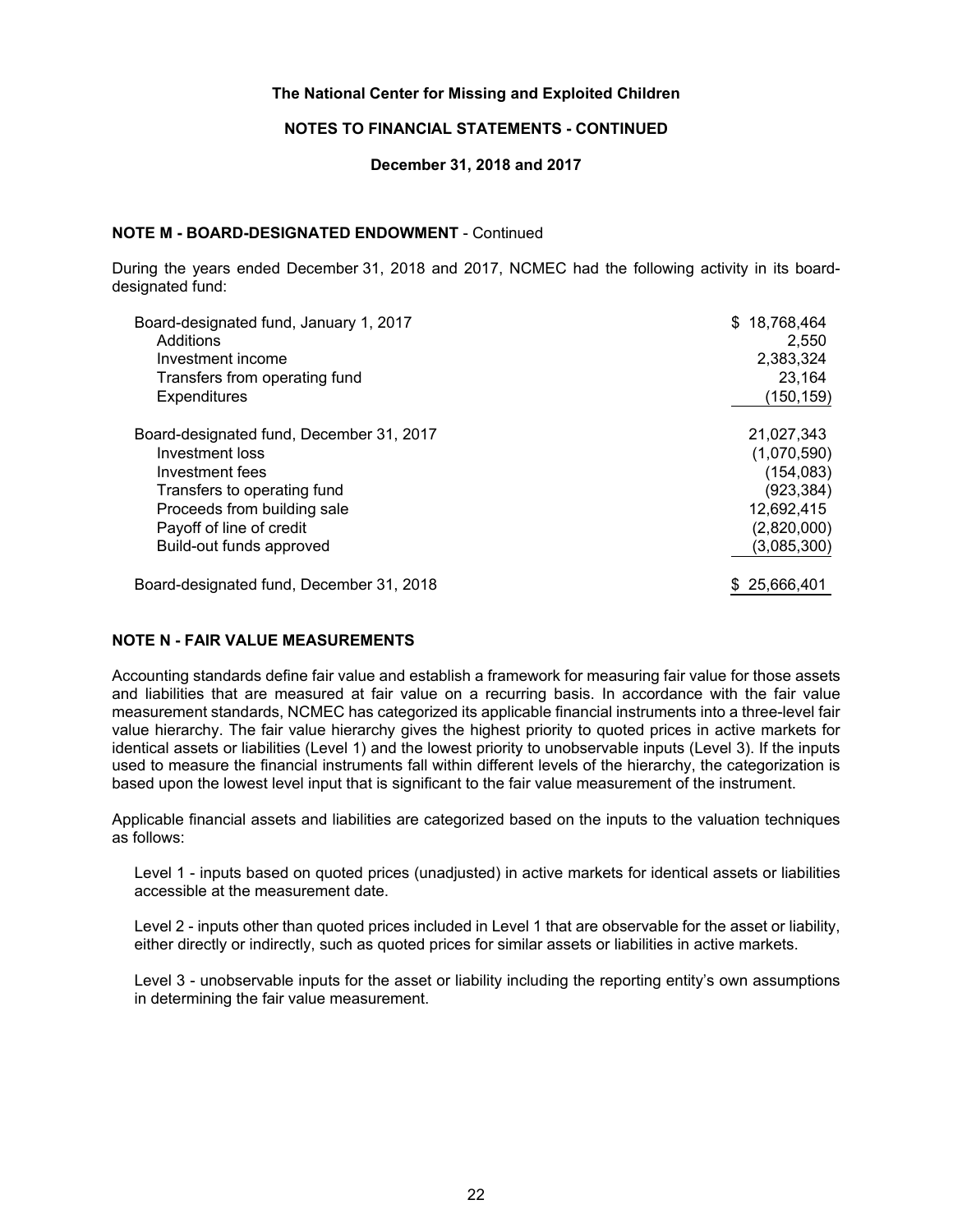# **NOTES TO FINANCIAL STATEMENTS - CONTINUED**

### **December 31, 2018 and 2017**

# **NOTE N - FAIR VALUE MEASUREMENTS** - Continued

The following table summarizes NCMEC's assets and liabilities measured at fair value on a recurring basis as of December 31, 2018:

|                                         |    | Level 1    |     | Level 2      | Level 3 | <b>Reported</b><br>at NAV | Total            |
|-----------------------------------------|----|------------|-----|--------------|---------|---------------------------|------------------|
| Investments:                            |    |            |     |              |         |                           |                  |
| Money market funds                      | \$ | 746,722    | -\$ |              | \$      | \$                        | \$<br>746,722    |
| Certificates of deposit                 |    |            |     | 34,063       |         |                           | 34,063           |
| Equities                                |    | 10,501,771 |     |              |         | 16,000                    | 10,517,771       |
| Mutual funds                            |    | 6,305,437  |     |              |         |                           | 6,305,437        |
| Municipal bonds                         |    |            |     | 30,030       |         |                           | 30,030           |
| U.S. government bond                    |    |            |     |              |         |                           |                  |
| and agency securities                   |    |            |     | 4,403,997    |         |                           | 4,403,997        |
| Corporate bonds                         |    |            |     | 1,121,739    |         |                           | 1,121,739        |
| <b>REITS</b>                            |    |            |     |              |         | 404,607                   | 404,607          |
| Hedge funds                             |    |            |     |              |         | 2,596,239                 | 2,596,239        |
| Investments                             | S  | 17,553,930 | \$  | 5,589,829 \$ |         | 3,016,846                 | \$<br>26,160,605 |
| Assets held under<br>unitrust agreement |    |            |     |              | 29,602  |                           | 29,602           |

The table below presents additional information for NCMEC's investments, as of December 31, 2018, whose fair value is estimated using the practical expedient of reported net assets value (NAV).

|                                         | <b>Fair Value</b><br>as of<br>12/31/2018 | <b>Unfunded</b><br><b>Commitments</b> | <b>Redemption</b><br><b>Frequency</b>                       | <b>Redemption</b><br><b>Notice Period</b> |  |  |
|-----------------------------------------|------------------------------------------|---------------------------------------|-------------------------------------------------------------|-------------------------------------------|--|--|
| Equities<br><b>REITS</b><br>Hedge funds | \$<br>16,000<br>404,607<br>1,596,239     | 144.000<br>None<br>None               | N/A<br>Daily<br>Monthly; at<br>Board's<br><b>Discretion</b> | N/A<br>Daily<br>67 to 95 days             |  |  |
|                                         | \$<br>3,016,846                          |                                       |                                                             |                                           |  |  |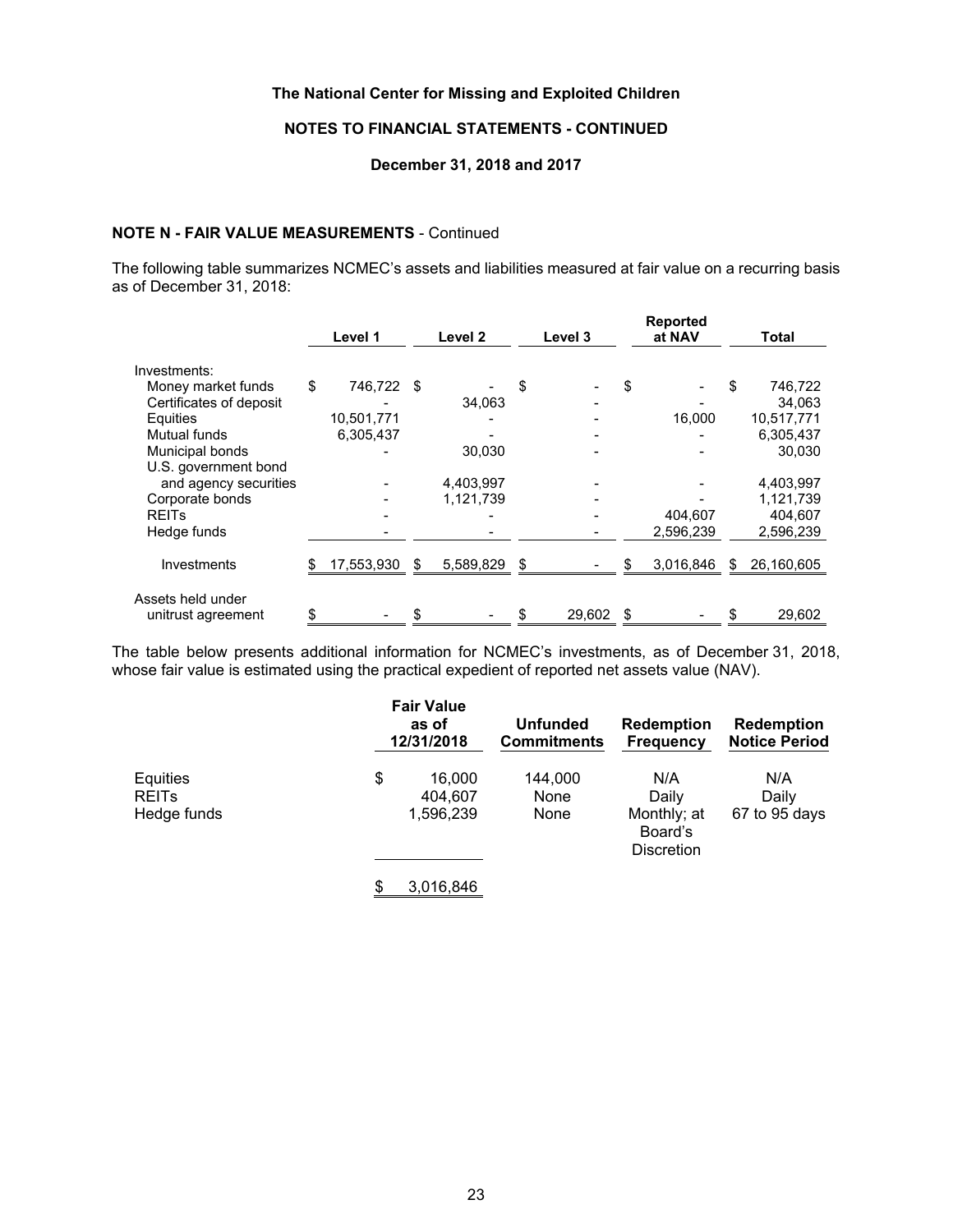### **NOTES TO FINANCIAL STATEMENTS - CONTINUED**

#### **December 31, 2018 and 2017**

#### **NOTE N - FAIR VALUE MEASUREMENTS** - Continued

The following table summarizes NCMEC's assets and liabilities measured at fair value on a recurring basis as of December 31, 2017:

|                                         |    | Level 1    | Level 2 |           | Level 3 |        | <b>Reported</b><br>at NAV |  | Total |            |
|-----------------------------------------|----|------------|---------|-----------|---------|--------|---------------------------|--|-------|------------|
| Investments:                            |    |            |         |           |         |        |                           |  |       |            |
| Money market funds                      | \$ | 793,526    | - \$    |           | \$      |        | \$                        |  | \$    | 793,526    |
| Certificates of deposit                 |    |            |         | 59,885    |         |        |                           |  |       | 59,885     |
| Equities                                |    | 8,767,776  |         |           |         |        |                           |  |       | 8,767,776  |
| Mutual funds                            |    | 7.016.659  |         |           |         |        |                           |  |       | 7,016,659  |
| Municipal bonds<br>U.S. government bond |    |            |         | 30.486    |         |        |                           |  |       | 30.486     |
| and agency securities                   |    |            |         | 2,368,566 |         |        |                           |  |       | 2,368,566  |
| Corporate bonds                         |    |            |         | 1,547,833 |         |        |                           |  |       | 1,547,833  |
| Investments                             | S  | 16,577,961 | \$      | 4,006,770 | \$      |        |                           |  | S     | 20,584,731 |
| Assets held under<br>unitrust agreement | \$ |            |         |           |         | 35,514 |                           |  |       | 35,514     |

A roll forward of the fair value measurements using unobservable inputs (Level 3) as of December 31, 2018 and 2017, were as follows:

| Fair value, January 1, 2017<br>Change in value   | -S | 32.217<br>3.297    |
|--------------------------------------------------|----|--------------------|
| Fair value, December 31, 2017<br>Change in value |    | 35.514<br>(5, 912) |
| Fair value, December 31, 2018                    |    | 29,602             |

NCMEC used the following methods and significant assumptions to estimate fair value for assets and liabilities recorded at fair value:

*U.S. government bonds and agency securities* - valued at the closing price reported in the active market in which the individual security is traded.

*Municipal and corporate bonds* - valued at the closing price reported in the active market in which the bond is traded.

*Equities and mutual funds -* publicly traded equities are valued at the closing price reported in the active market in which the individual securities are traded.

*Certificates of deposit* - valued at fair value by discounting the related cash flows based on current yields of similar instruments with comparable durations considering the creditworthiness of the issuer.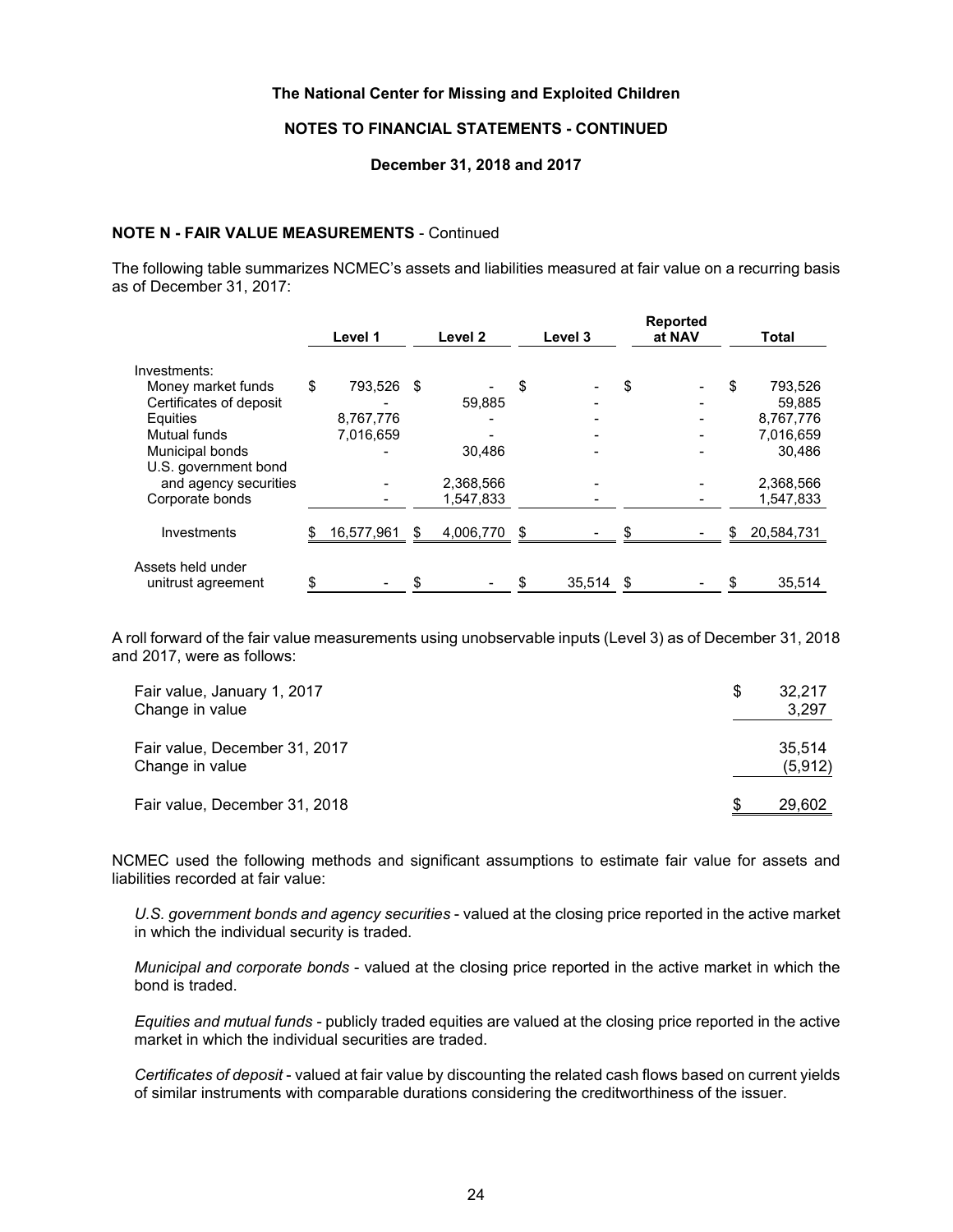### **NOTES TO FINANCIAL STATEMENTS - CONTINUED**

**December 31, 2018 and 2017** 

### **NOTE N - FAIR VALUE MEASUREMENTS** - Continued

*Money market funds* - the net asset value of funds held at the year-end.

*Hedge funds, REITs, and private equity investments -* NCMEC's interests these investments are generally reported at the NAV per share by the fund managers. This NAV is used as a practical expedient to estimate the fair value of such investments. Distributions from private equity investments are expected over the next 10 years, as the underlying assets are sold.

### **NOTE O - PENSION PLAN**

NCMEC sponsors a defined contribution pension plan for all employees. Participation commences upon employment. NCMEC makes a contribution of 7% each pay period, for a total of 26 contributions during the year. Each employee is fully vested upon being credited with two plan years of service. All administrative expenses of the plan are paid by NCMEC. Pension expense totaled \$1,806,839 and \$1,760,527 for the years ended December 31, 2018 and 2017, respectively, and is classified as fringe benefits in the accompanying statements of functional expenses.

### **NOTE P - RELATED PARTIES**

Two members of NCMEC's Board of Directors or their companies provided services to NCMEC during the year ended December 31, 2017. These services included consulting and speaker fees. For the year ended December 31, 2018 and 2017, NCMEC paid professional fees of \$0 and \$34,611, respectively, for services provided by these parties. These amounts have been included in the respective expenses in the accompanying statement of functional expenses. As of December 31, 2018, and 2017, no amounts were due to the related parties.

During 2018 and 2017, NCMEC paid approximately \$0 and \$1,885, respectively, for medical claims and medical premiums for an individual who is a member of the Board of Directors of NCMEC and her family.

# **NOTE Q - INCOME TAXES**

NCMEC follows guidance that clarifies the accounting for uncertainty in tax positions taken or expected to be taken in a tax return, including issues relating to financial statement recognition and measurement. This guidance provides that the tax effects from an uncertain tax position can only be recognized in the financial statements if the position is "more-likely-than-not" to be sustained if the position were to be challenged by a taxing authority. The assessment of the tax position is based solely on the technical merits of the position, without regard to the likelihood that the tax position may be challenged.

NCMEC is exempt from federal income tax under IRC section  $501(c)(3)$ , though it is subject to tax on income unrelated to its exempt purpose, unless that income is otherwise excluded by the Code. NCMEC has processes presently in place to ensure the maintenance of its tax-exempt status; to identify and report unrelated income; to determine its filing and tax obligations in jurisdictions for which it has nexus; and to identify and evaluate other matters that may be considered tax positions. The tax years ending December 31, 2018, 2017, 2016, and 2015 are still open to audit for both federal and state purposes. NCMEC has determined that there are no material uncertain tax positions that require recognition or disclosure in the financial statements.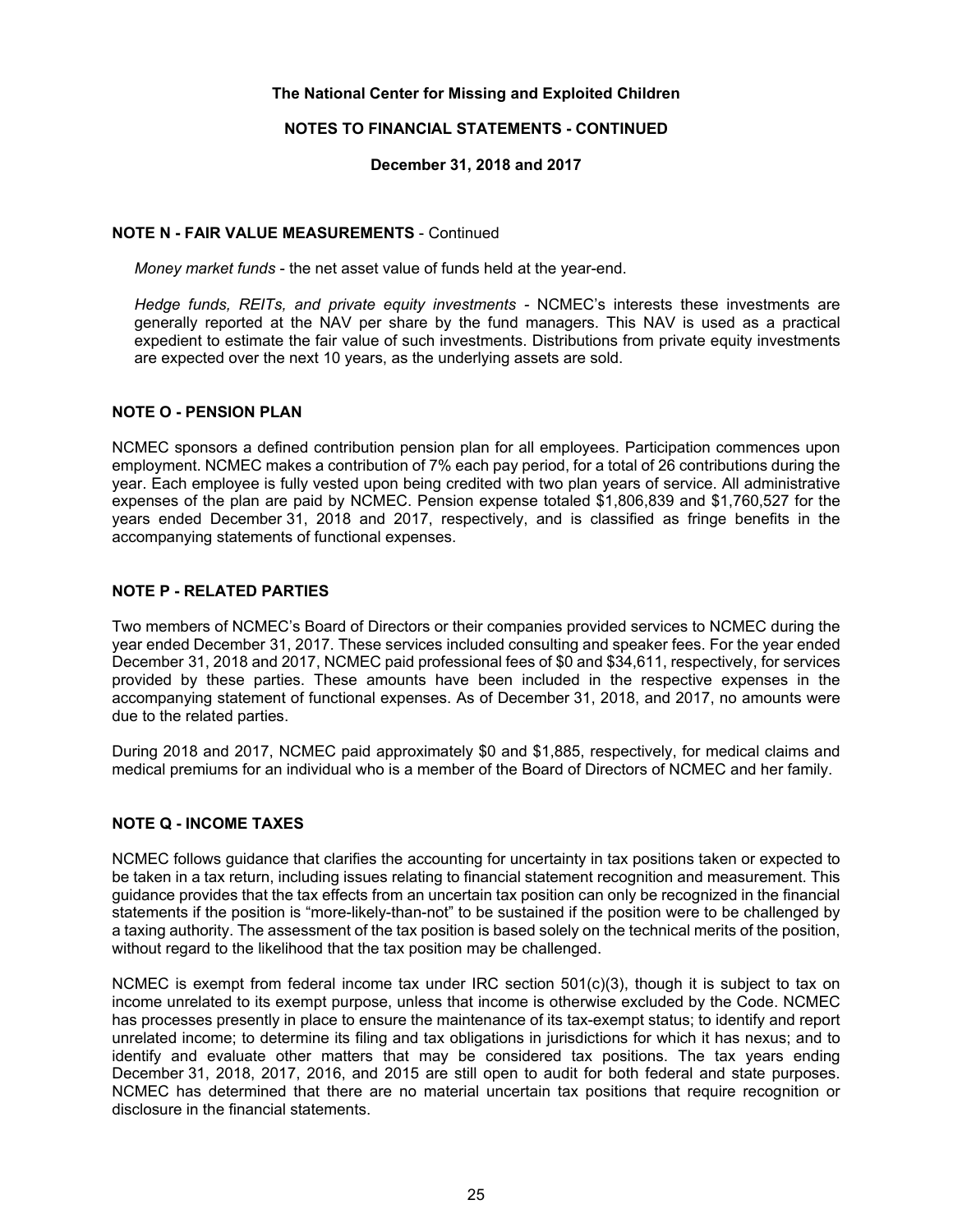### **NOTES TO FINANCIAL STATEMENTS - CONTINUED**

#### **December 31, 2018 and 2017**

### **NOTE R - FUND SEGREGATION INFORMATION**

Results of operations for the year ended December 31, 2018 are as follows:

|                                                             | <b>National</b><br><b>Funding</b><br><b>Support</b> | Austin<br><b>Office</b> |                       | <b>New York</b><br><b>Office</b> | Board-<br><b>Designated</b><br><b>Endowment</b> | Total                                     |
|-------------------------------------------------------------|-----------------------------------------------------|-------------------------|-----------------------|----------------------------------|-------------------------------------------------|-------------------------------------------|
| Support and revenue<br>Expenses<br>Gain on building sale    | \$44,798,708<br>(42,940,973)<br>1,800,470           | \$                      | 621,045<br>(542, 717) | \$1,191,784<br>(1,238,663)       | \$(1,070,590)<br>(154,083)<br>5,863,731         | \$45,540,947<br>(44,876,436)<br>7,664,201 |
| Excess (deficiency) of support<br>and revenue over expenses | 3,658,205                                           |                         | 78.327                | (46, 879)                        | 4,639,058                                       | 8,328,712                                 |
| Net assets, January 1, 2018                                 | 9,334,382                                           |                         | 299.520               | 1,334,328                        | 21,027,343                                      | 31,995,573                                |
| Net assets at December 31, 2018                             | \$12,992,587                                        |                         | 377,847               | 1,287,449<br>S                   | \$25,666,401                                    | \$40,324,285                              |

Results of operations for the year ended December 31, 2017 are as follows:

|                                                             | <b>National</b><br><b>Funding</b><br><b>Support</b> |   | Austin<br><b>Office</b> | <b>New York</b><br><b>Office</b> | Board-<br><b>Designated</b><br><b>Endowment</b> | Total                          |
|-------------------------------------------------------------|-----------------------------------------------------|---|-------------------------|----------------------------------|-------------------------------------------------|--------------------------------|
| Support and revenue<br><b>Expenses</b>                      | \$44.422.891<br>(42, 852, 170)                      | S | 571.270<br>(508,504)    | \$1,333,918<br>(1,165,594)       | \$2,409,038<br>(150,159)                        | \$48,737,117<br>(44, 676, 427) |
| Excess (deficiency) of support<br>and revenue over expenses | 1,570,721                                           |   | 62.766                  | 168.324                          | 2,258,879                                       | 4,060,690                      |
| Net assets, January 1, 2017                                 | 7.763.661                                           |   | 236.754                 | 1.166.004                        | 18.768.464                                      | 27,934,883                     |
| Net assets at December 31, 2017                             | 9,334,382<br>\$.                                    |   | 299.520                 | 1.334.328<br>S.                  | \$21.027.343                                    | \$31.995.573                   |

#### **NOTE S - POST EMPLOYMENT BENEFITS**

NCMEC is providing post-employment benefits to certain former senior personnel on an individual basis. As of December 31, 2018 and 2017, the amounts are actuarially determined for health coverage in the amount of \$1,032,474 and \$1,774,888, respectively. The significant assumptions used to determine the post-employment benefit obligation for continuation of healthcare as of December 31, 2018, was a discount rate ranging from 4.06% - 4.32%, assumed initial health care cost trend rate of 6.22% for medical, 4.50% for dental, and 3.00% for vision. The significant assumptions used to determine the post-employment benefit obligation for continuation of healthcare as of December 31, 2017, was a discount rate ranging from 3.41% - 3.59%, assumed initial health care cost trend rate of 6.48% for medical, 4.50% for dental, and 3.00% for vision. Mortality rates utilized were based upon the Society of Actuaries 2014 Mortality Table. Future mortality improvements are assumed to follow the 2017 Mortality table.